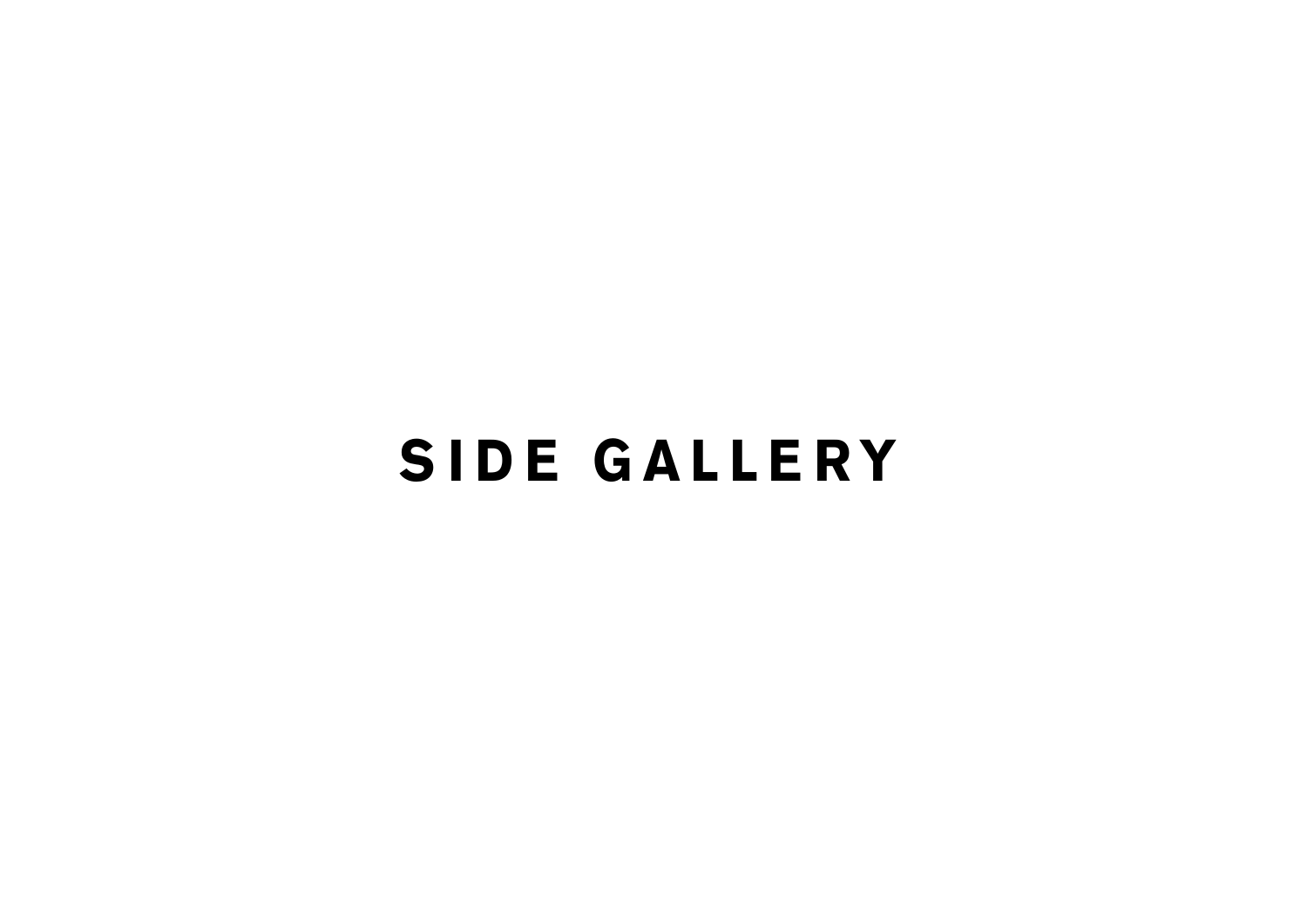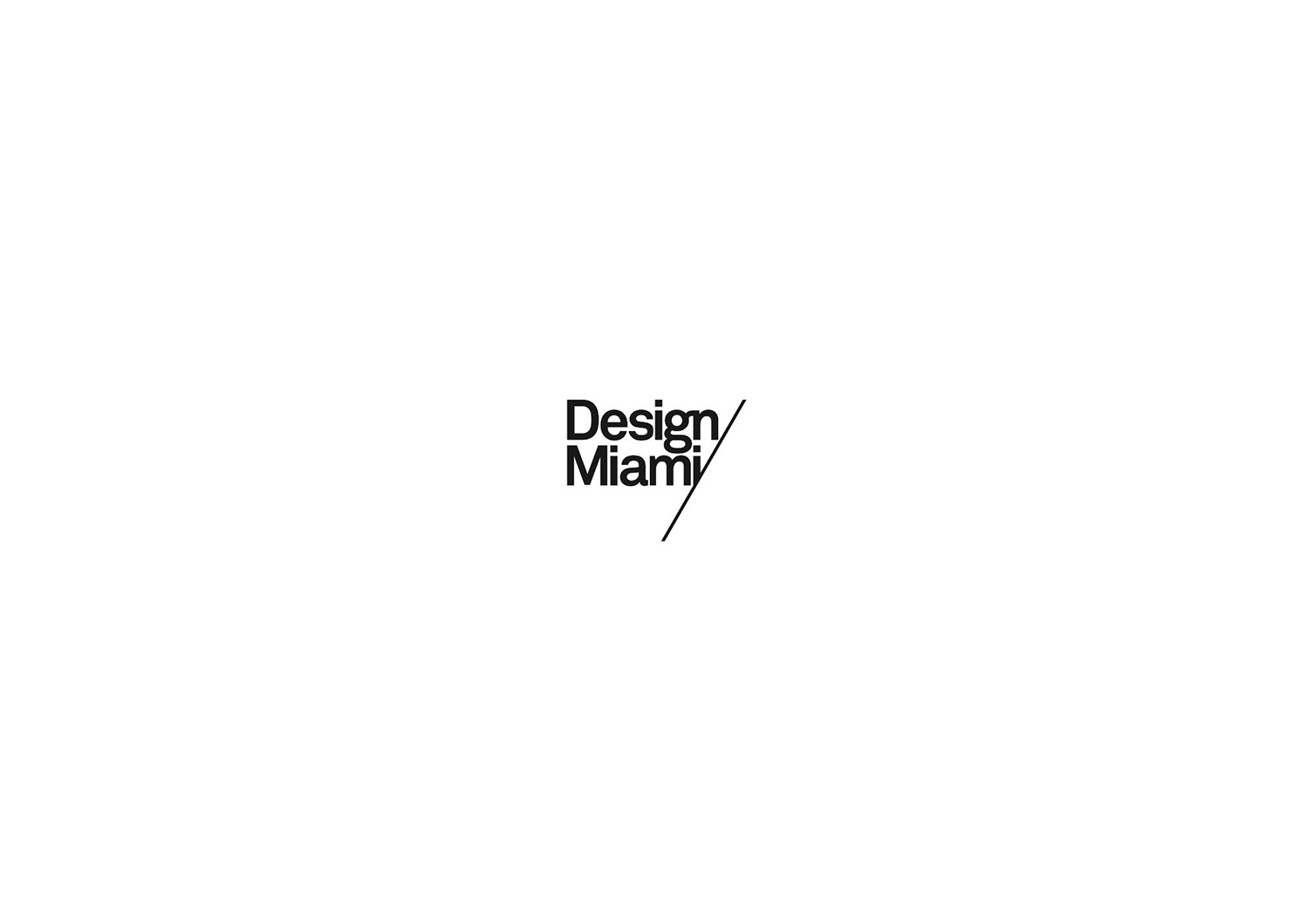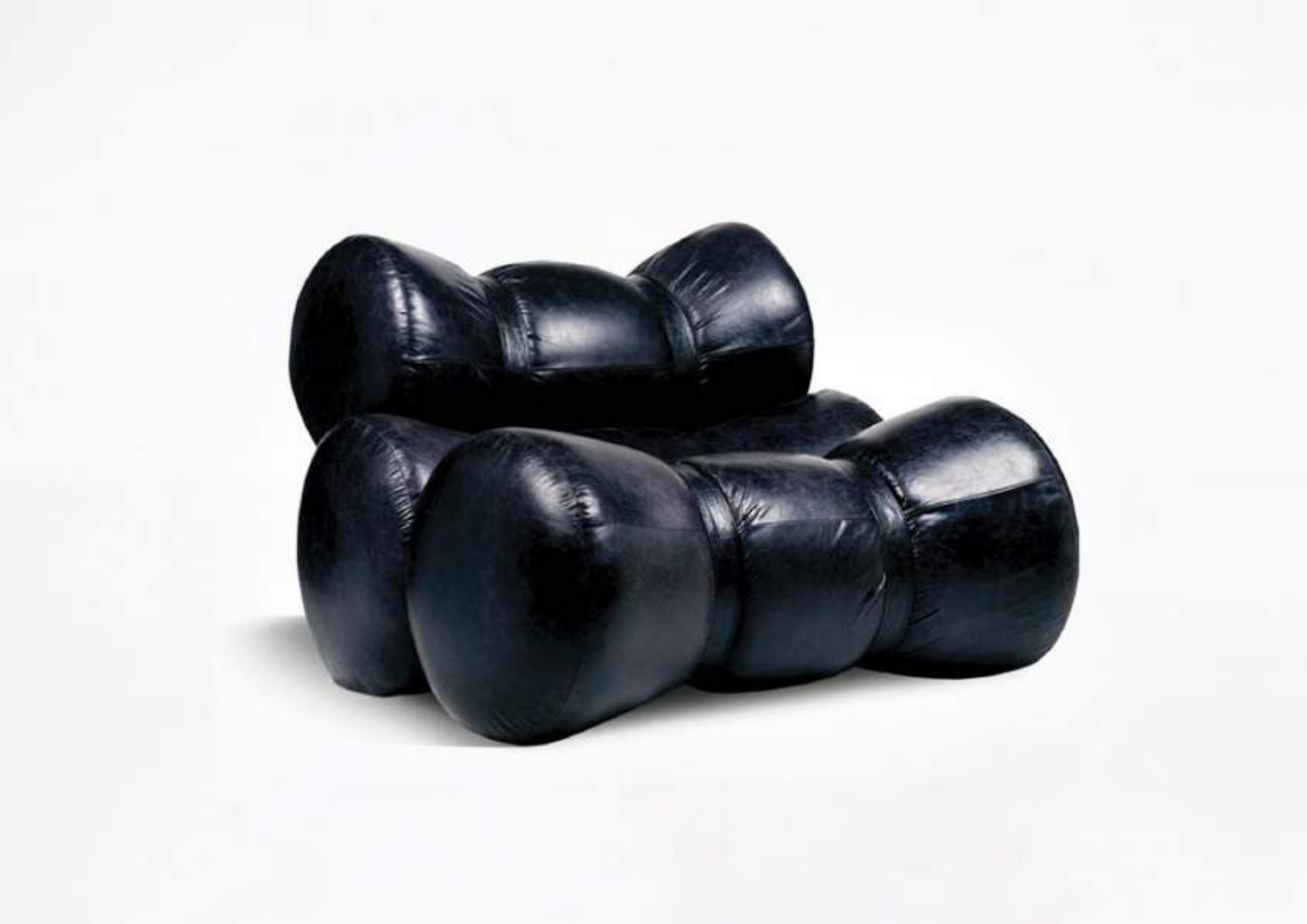

#### **RICARDO FASANELLO (1930-1993)**

Sofa model "Fardos" Manufactured by Ricardo Fasanello Studio Brazil, 1971 Leather, steel

**Measurements** 120 cm x 110 cm 47,24 in x 43,30 in

Provenance Private collection, Rio de Janeiro

#### Biography

80 Enric Granados 08008 Barcelona  $+34931621575$  $+34653238311$ 

info@side-gallery.com www.side-gallery.com

> Ricardo Fasanello was born in São Paulo, in 1930, and died in Rio de Janeiro in 1993. He began demonstrating his talent at a young age, designing and building a sailboat at 14, and by the age of 18 he was building lofts of his own design. Leading a group of craft artists, he opened his own studio in Rio de Janeiro, in the inspiring and bohemian district of Santa Teresa, thus starting his career as a furniture designer. His long and difficult experience contributed to his pioneering abilities, making his furniture shop a true design laboratory. Fardos was his first international success, comprising three huge rolls covered in suede and bound by canvas bands. This piece was featured at the Equipment Exposition that was held first in Paris and then in Berlin, in 1971. The reward for his avant-garde and courageous work came in 1975, when Ricardo was invited to carry out the decoration of the new building for O Estado de São Paulo (Estadão), one of the largest newspapers in Brazil. His fertile career as a designer was marked by uninterrupted and frenetic production, seeking perfection of form while exploring the potential of a range of materials that included steel, fiberglass, leather and especially resin, with design and technical solutions far ahead of his time.

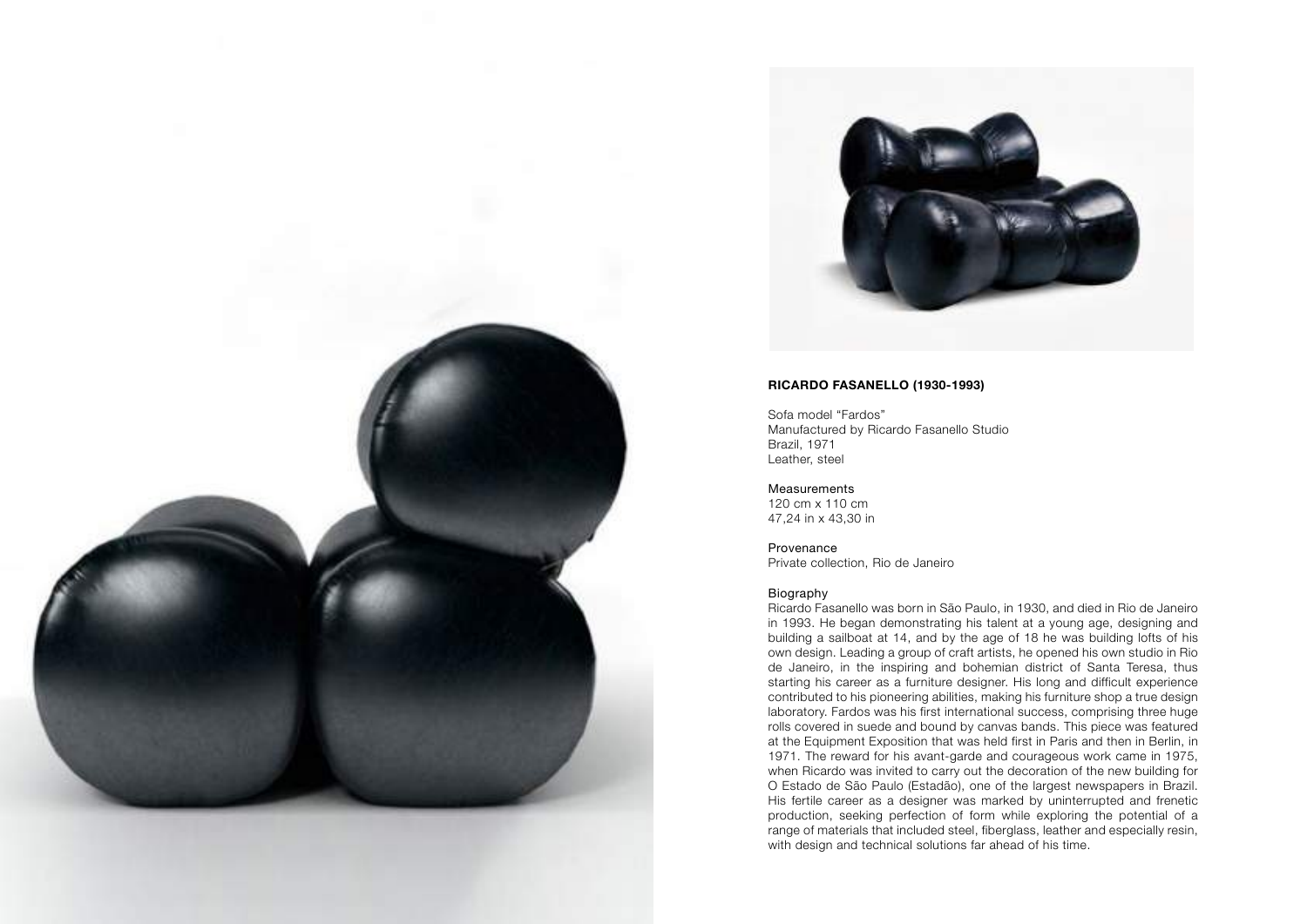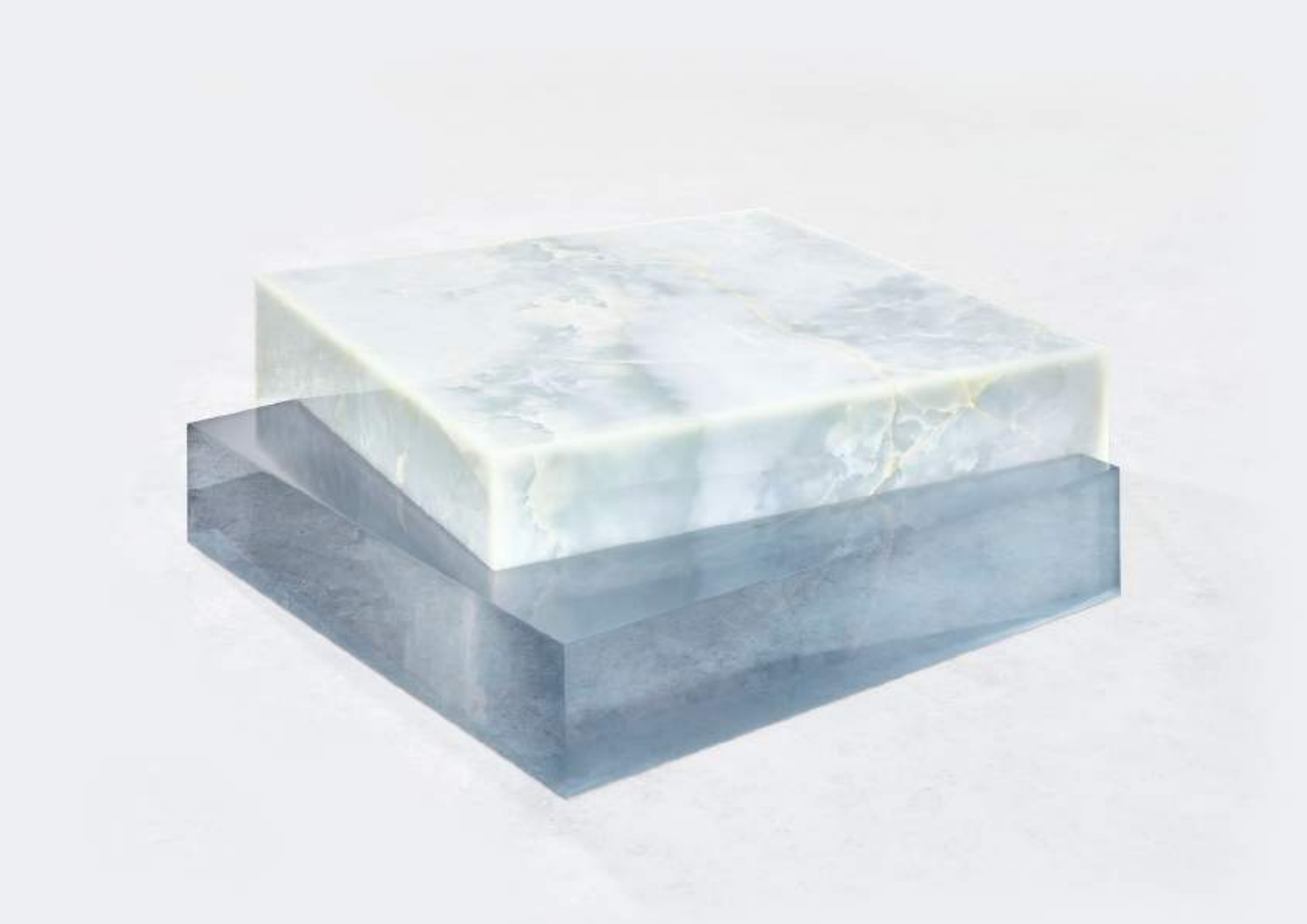

# **Bio**

Sabine Marcelis is a designer living and working in Rotterdam the Netherlands.

Raised in New Zealand, she studied industrial design for two years at Victoria University of Wellington, and continued her studies at the Design Academy<br>Eindhoven, where she graduated in 2011. Since graduating, she has been operating Studio Sabine Marcelis, working within the fields of product, installation and spacial design with a strong focus on materiality. Her work is characterised by pure forms which highlight material properties.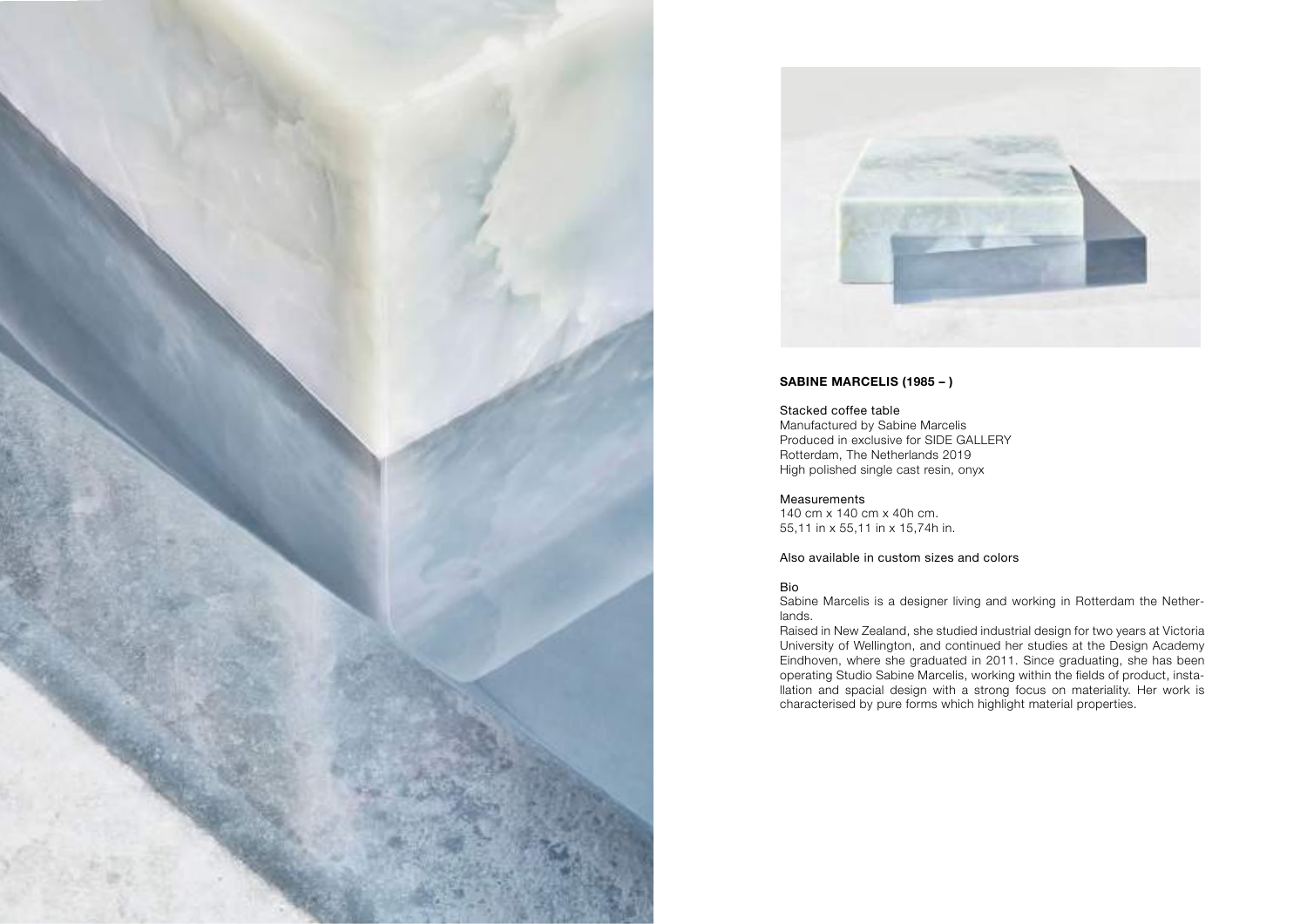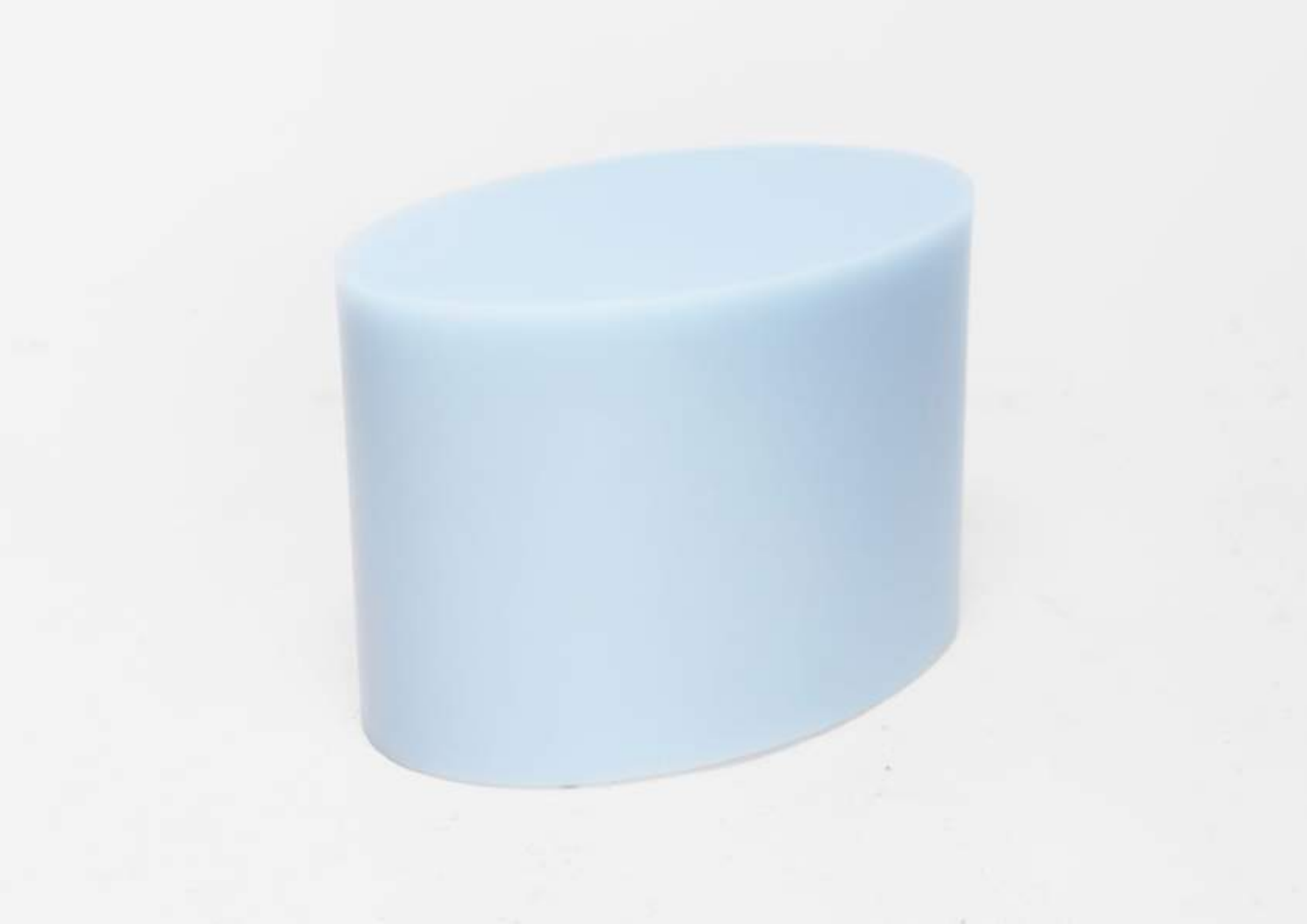

#### SABINE MARCELIS (1984 - )

#### Oval side table Manufactured by Sabine Marcelis

Produced for SIDE GALLERY Rotterdam, The Netherlands 2019 High polished single cast resin

#### Measurements

70 cm x 45 cm x 45h cm. 27,55 in x 17,71 in x 17,71h in.

Also available in custom sizes.

#### Concept

Seemingly solid objects with a magical glowing edge. The unique translucent and highly polished properties of the cast resin give a magical effect to these multifunctional pieces.

#### Bio

Sabine Marcelis is a designer living and working in Rotterdam the Netherlands.

Raised in New Zealand, she studied industrial design for two years at Victoria University of Wellington, and continued her studies at the Design Academy Eindhoven, where she graduated in 2011. Since graduating, she has been operating Studio Sabine Marcelis, working within the fields of product, installation and spacial design with a strong focus on materiality. Her work is characterised by pure forms which highlight material properties.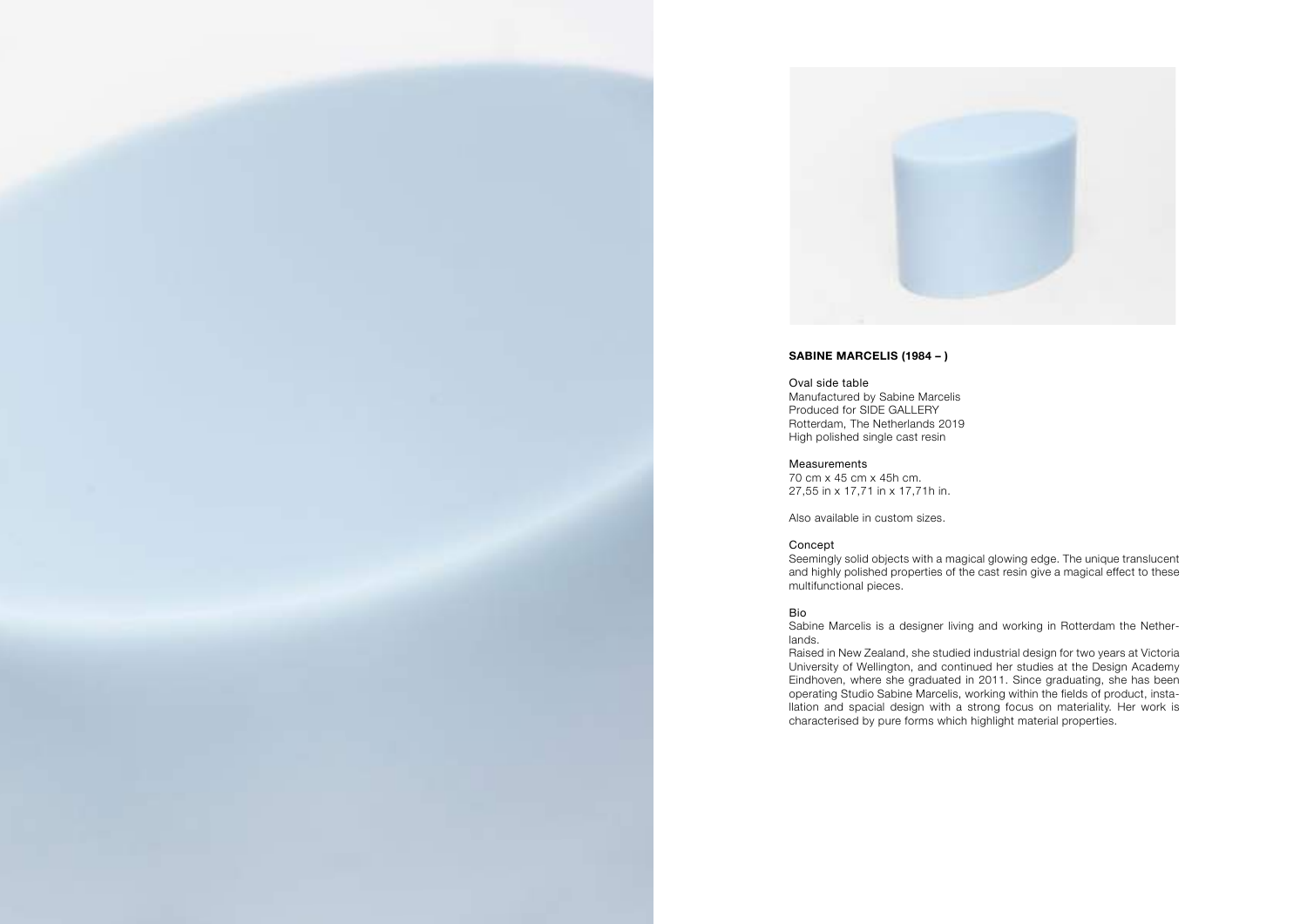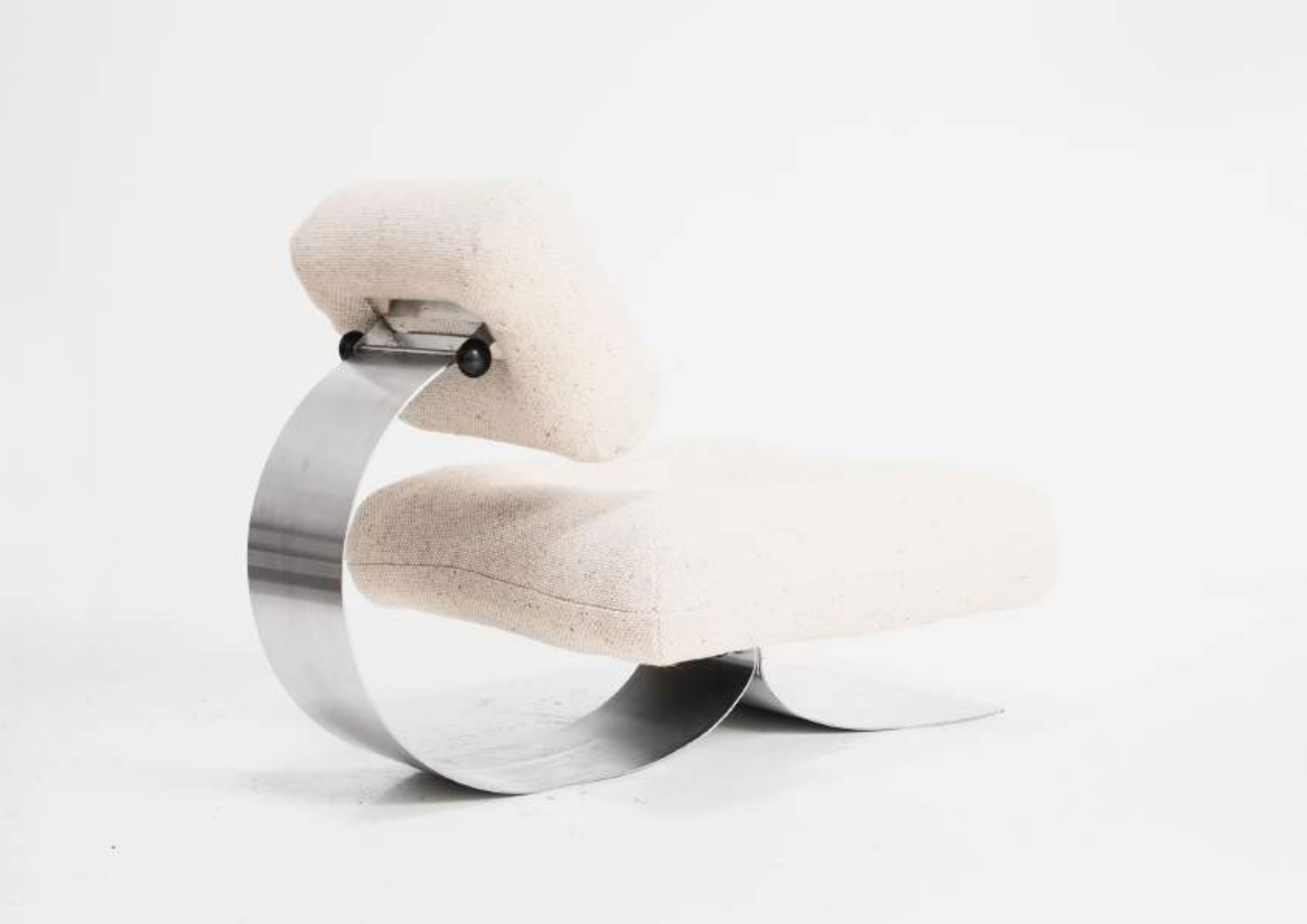



# **OSCAR NIEMEYER (1907-2012)**

Single armchair model "Alta" Manufactured by Mobilier international France, 1974 Steel, wool upholstery

**Measurements** 104,1 cm x 68,6 cm x 56,5 cm 41 in x 27 in x 22,25 in

# Literature

Gilles de Bure, Intérieurs: Le Mobilier Français 1965-1979, Paris, 1983, p. 101

Marc Emery, Furniture by Architects, New York, 1983, p. 224 Oscar Niemeyer, Sao Paulo, 1985, pp. 188-190; David Underwood, Oscar Nieme- yer and the Architecture of Brazil, New York, 1994, pp. 150-151Jean Petit, Nieme- yer, Poète d'Architecture, Lugano, 1995, p. 383 ; David A. Hanks and Anne Hoy, Design For Living: Furniture and Lighting, 1950-2000, Paris, 2000, p. 121 Charlotte and Peter Fiell, eds., Domus Vol. VIII 1975-1979, Cologne, 2006, p. 92 Anna Maria Niemeyer, Brazil, circa 1978. Soraia Cals, Rio de Janeiro, "Coleção Anna Maria Niemeyer," October 30, 2012

Provenance Private collection, Antwerp.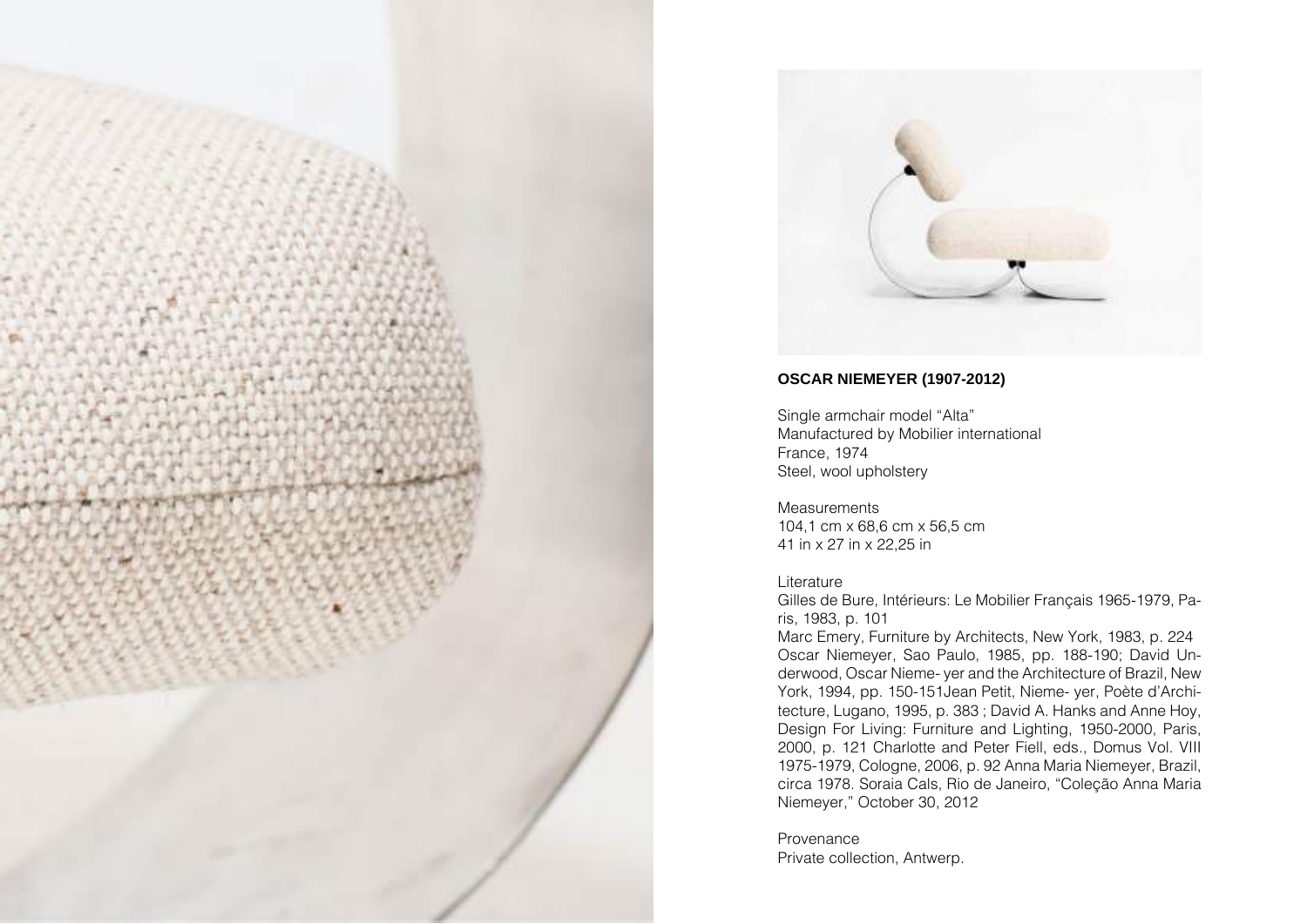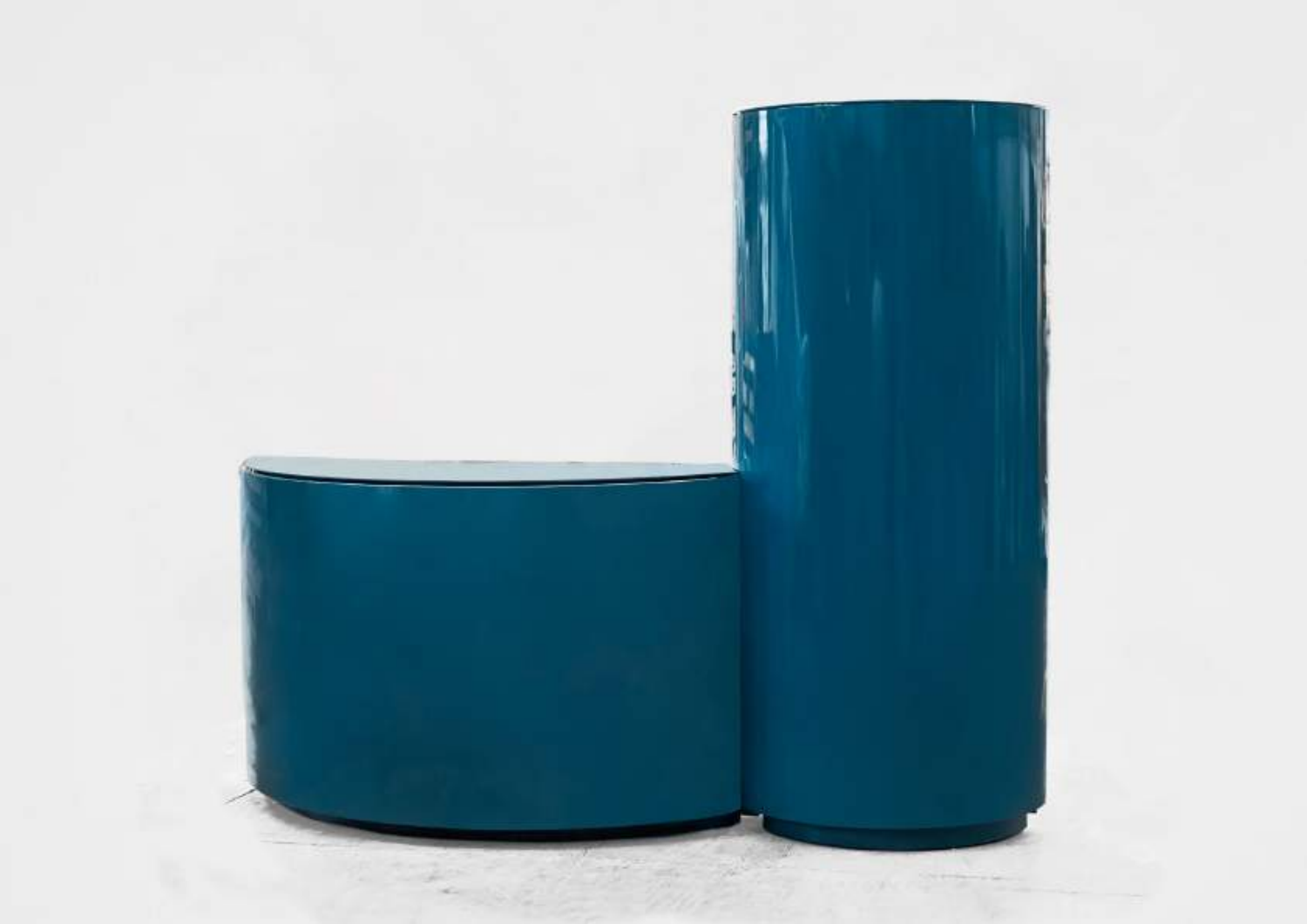

 $+34931621575$ +34 653 238 311

info@side-gallery.com www.side-gallery.com



#### **MULLER VAN SEVEREN**

Cupboard-Buffet Manufactured by Muller Van Severen Barcelona, 2019 Lacquered steel

Measurements 240 cm x 52 x 15h cm 94,48 in x 20,47 in x 64,96h in

Edition Limited edition of  $7 + 1AP$ 

#### Biography

Visual artists Fien Muller and Hannes Van Severen make their debut as designer duo Muller Van Severen in 2011. The duo explores the boundaries between art and design in a contemporary and innovative way and adopts an inventive, imaginative approach to functionality. They are constantly looking for new ways to make furniture more interesting from a sculptural point of view, without losing track of its functionality. They succeed wonderfully in adding a very personal, fresh new touch to major historical art and design movements.

Their oeuvre is characterised by an exciting tension between austerity and extravagance, lightness and heaviness, severity and playfulness, delicacy and sturdiness. Their fascination for materials, their sense of colour and proportions, their af nity with architectural space and their focus on the sculptural form all help create a fascinating universe. They eagerly follow their own path and experiment with new ways of using furniture, averse to fashions and trends, thus designing uniquefunctional landscapes for living, permeated by poetry, imagination and aesthetics.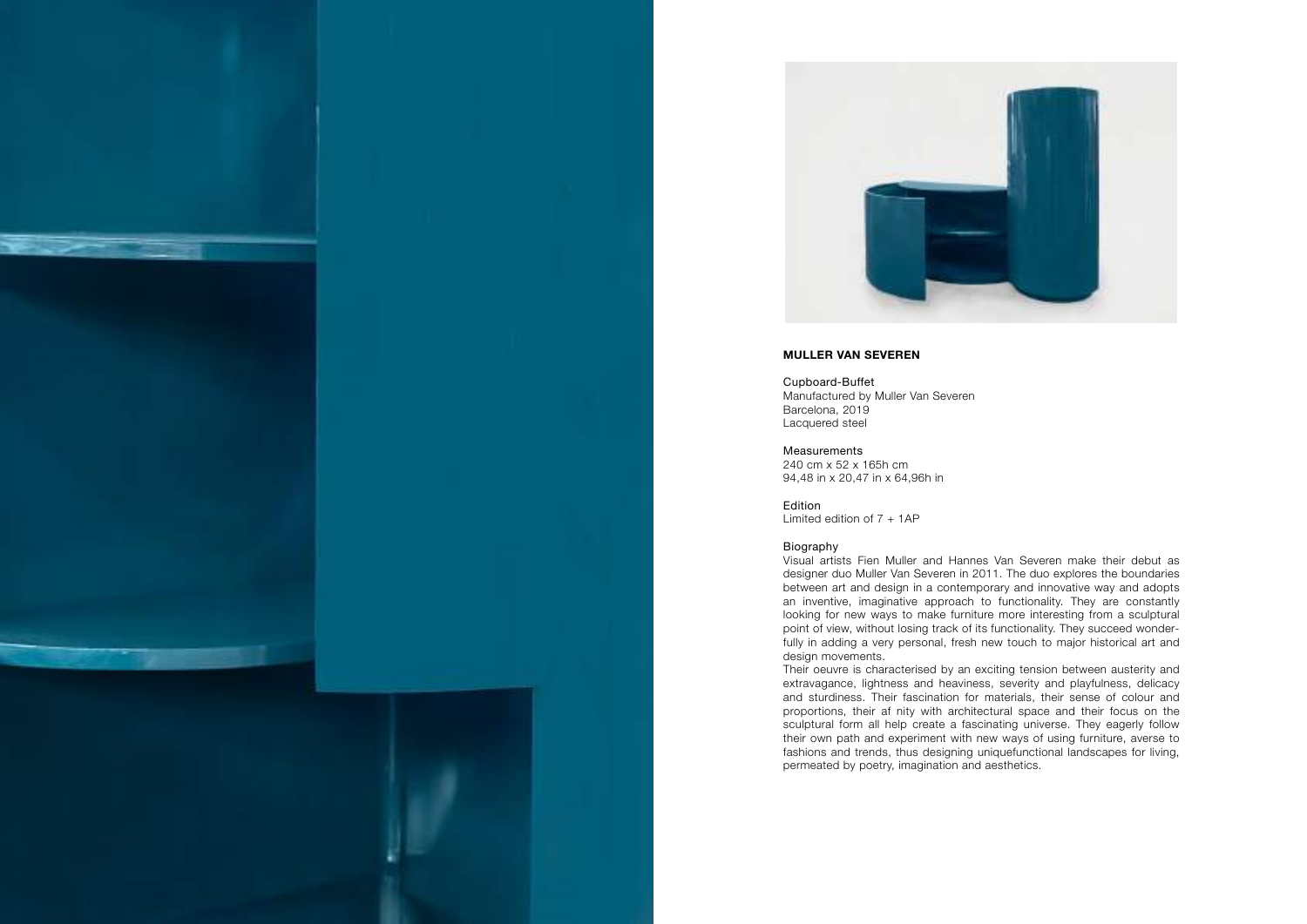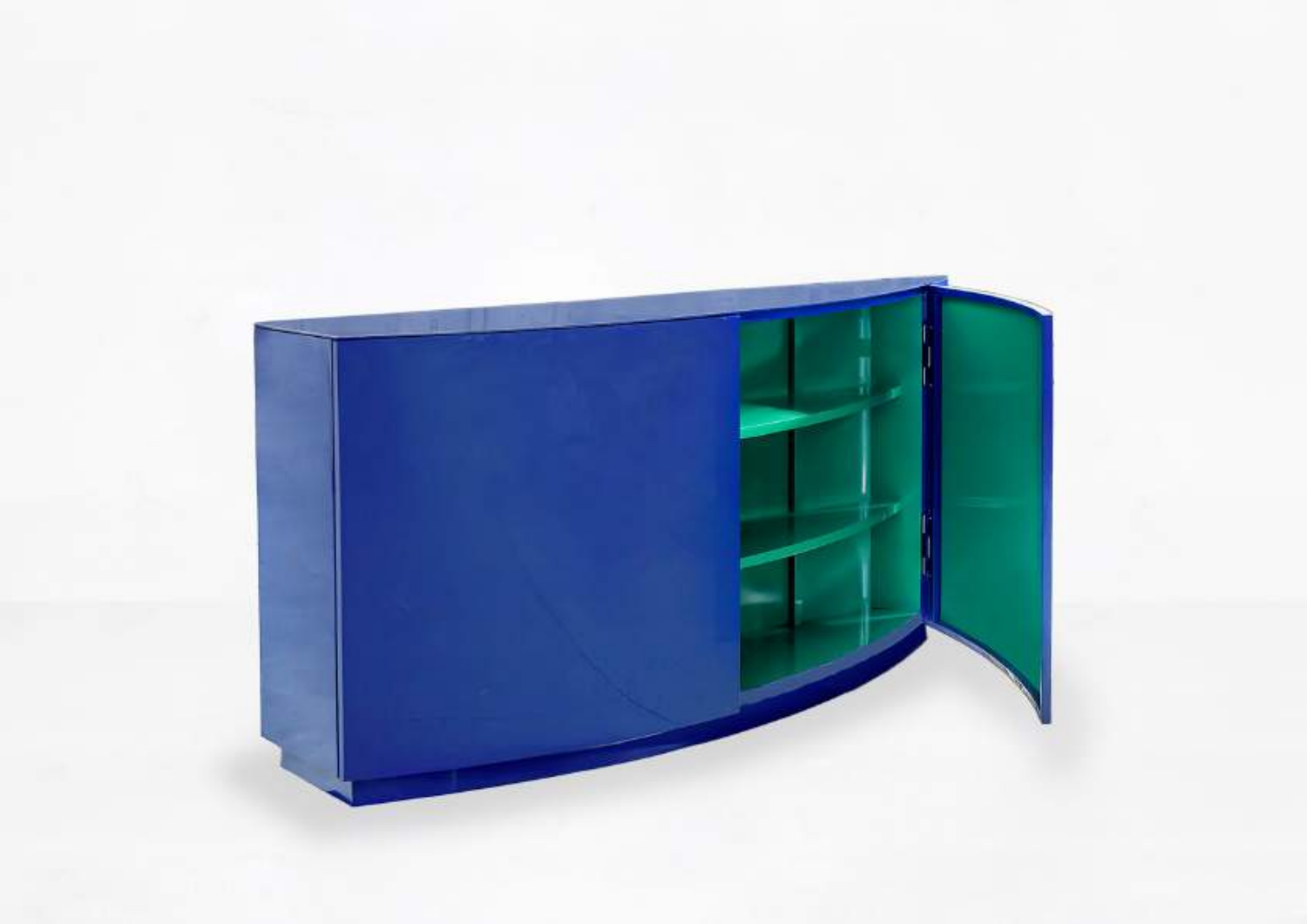$+34.931621575$  $+34653238311$ 

info@side-gallery.com www.side-gallery.com



#### **MULLER VAN SEVEREN**

#### Buffet

Manufactured by Muller Van Severen Barcelona, 2019 Lacquered steel

Measurements

200 cm x 50 x 90h cm 78,74 in x 19,8 in x 35,43h in

Edition Limited edition of  $7 + 1AP$ 

#### Bio

Visual artists Fien Muller and Hannes Van Severen make their debut as designer duo Muller Van Severen in 2011. The duo explores the boundaries between art and design in a contemporary and innovative way and adopts an inventive, imaginative approach to functionality. They are constantly looking for new ways to make furniture more interesting from a sculptural point of view, without losing track of its functionality. They succeed wonderfully in adding a very personal, fresh new touch to major historical art and design movements.

Their oeuvre is characterised by an exciting tension between austerity and extravagance, lightness and heaviness, severity and playfulness, delicacy and sturdiness. Their fascination for materials, their sense of colour and proportions, their af nity with architectural space and their focus on the sculptural form all help create a fascinating universe. They eagerly follow their own path and experiment with new ways of using furniture, averse to fashions and trends, thus designing uniquefunctional landscapes for living, permeated by poetry, imagination and aesthetics.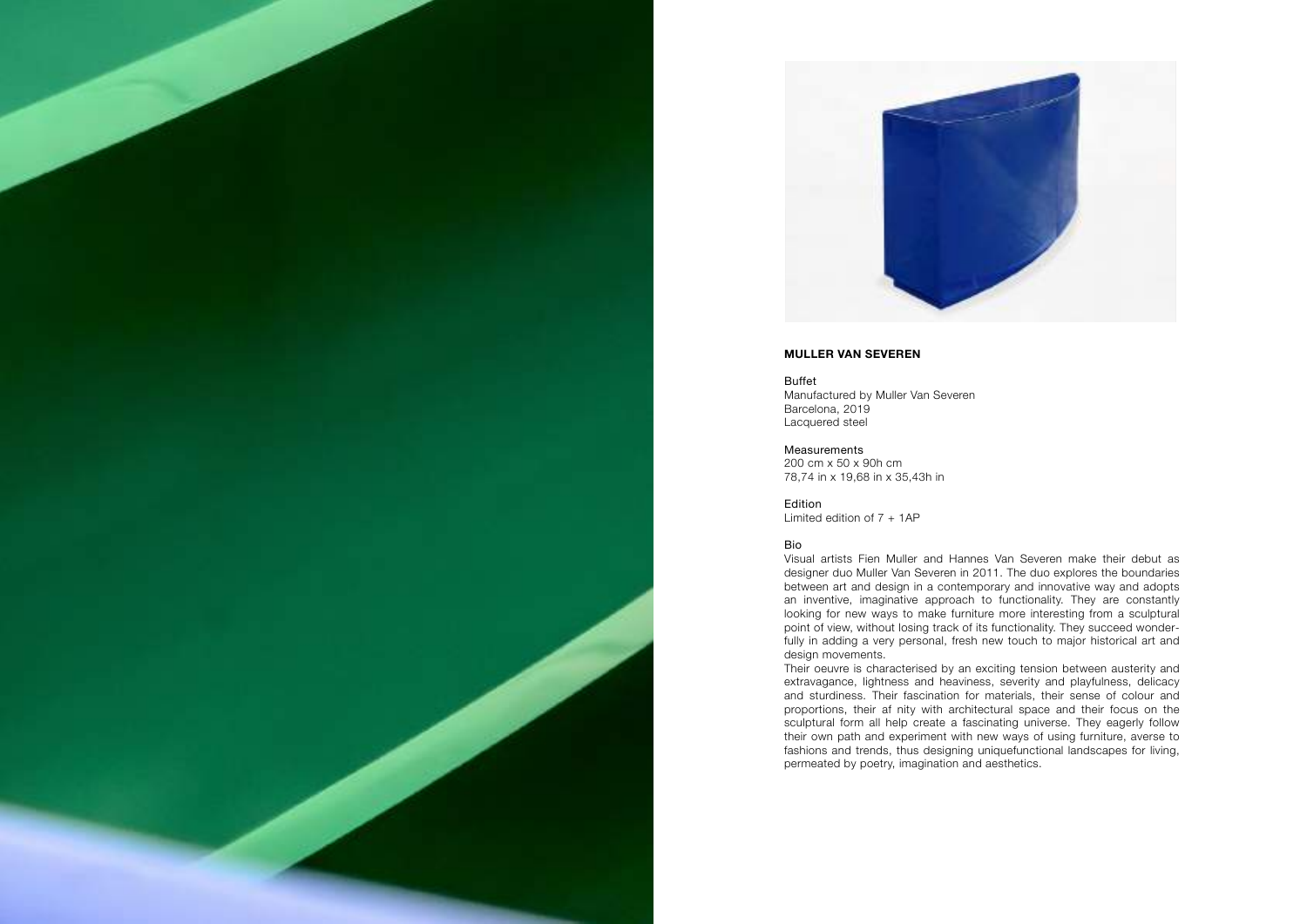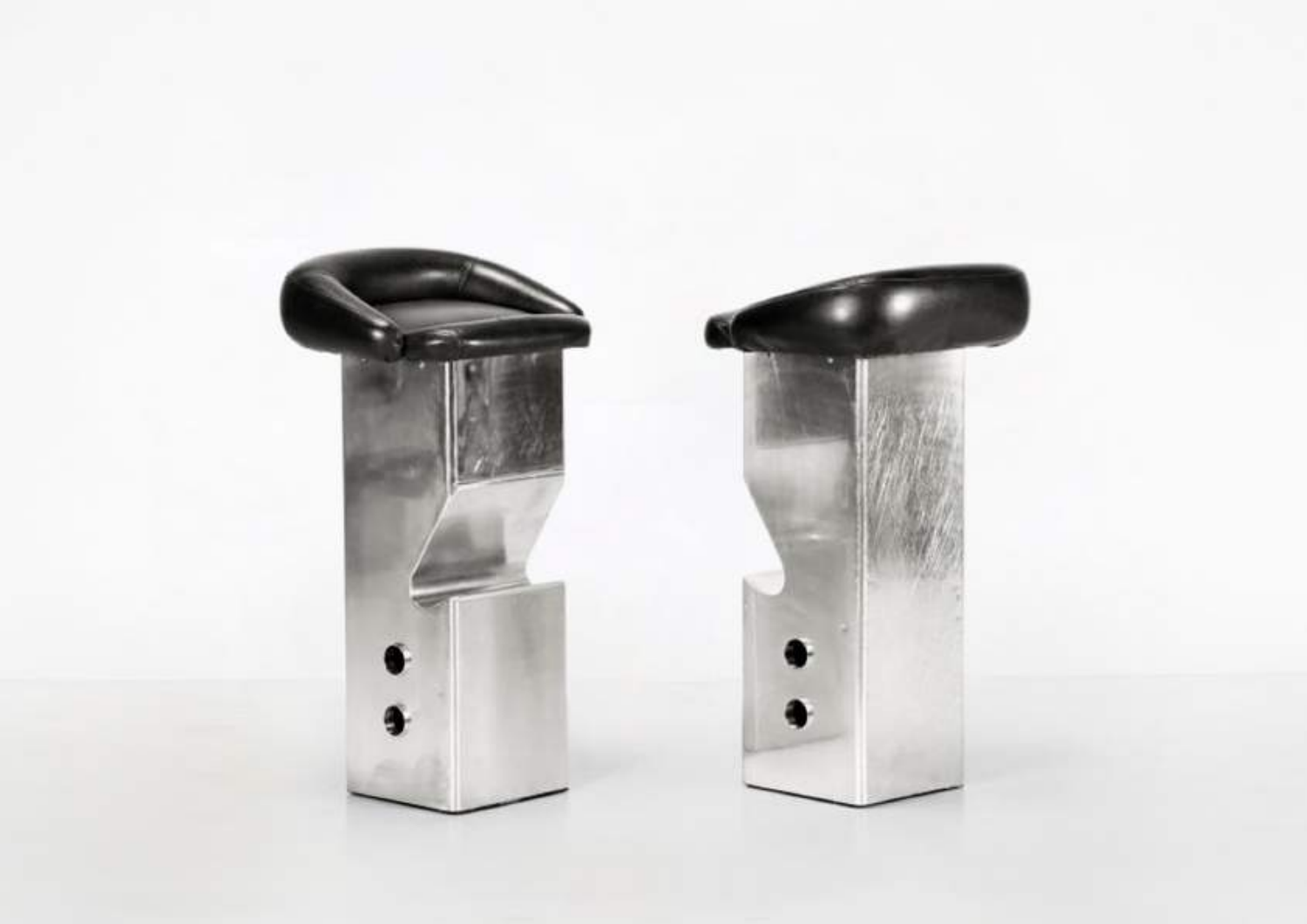



# **MARZIO CECCHI (1940-1990)**

Pair of bar stools Manufactured by Most Studio Produced for Ringo bar in Firenze Italy, 1970s Steel, leather

**Measurements** 51 cm x 48 cm x 94h cm 20 in x 18,89 in x 37h in

# Bio

Marzio Cecchi (1940-1990) was an Italian (Florence) Architect and Designer. Though best known for his design's for Studio Most in Florence, throughout his career Cecchi had locations in Rome, Düsseldorf, Tokio, Sao Paulo, Los Angeles and New York at the end of the sixties. His works, both functional and innovative, have received prestigious awards and have been acquired by the important museums around the world. Cecchi died in New York on January 1st 1990, leaving timeless designs and one of a kind pieces highly collectible on the market.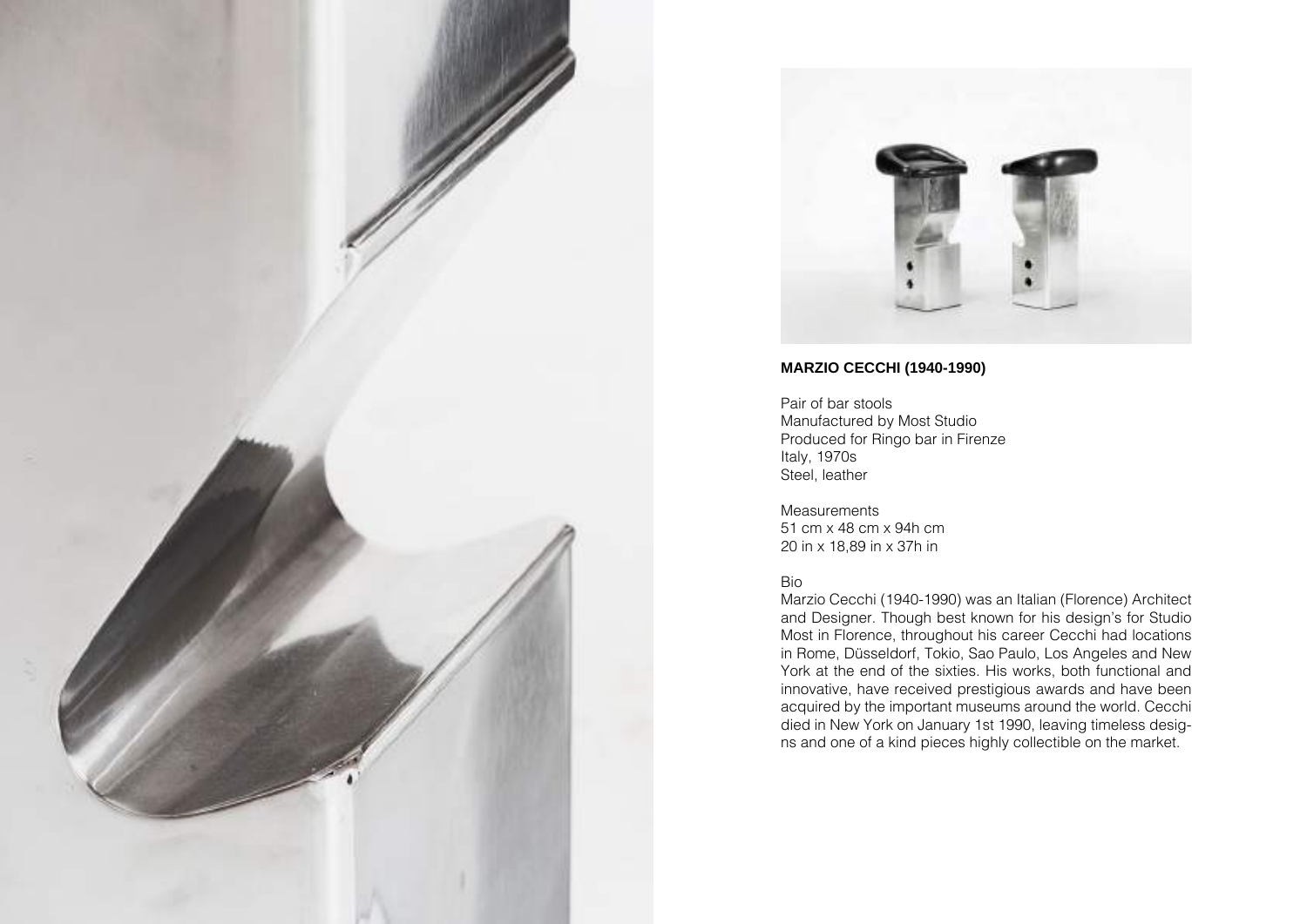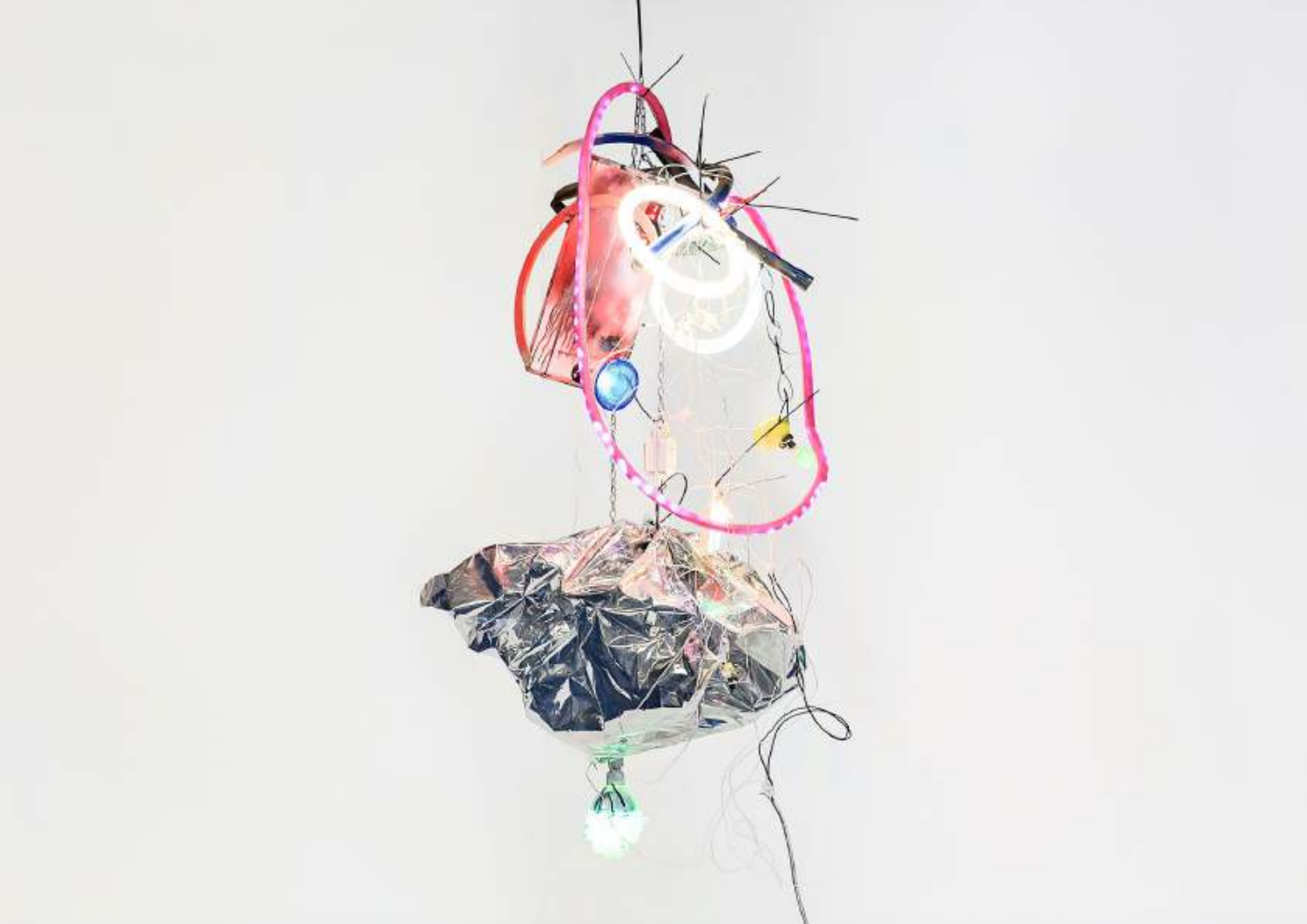

+ 34 931 621 575 +34 653 238 311

info@side-gallery.com

www.side-gallery.com



# **GUILLERMO SANTOMÁ (1984-)**

Chandelier model "Cerralbo" Manufactured by Guillermo Santomá Edition SIDE GALLERY Barcelona, 2019 Steel sheet, aluminium, methacrylate, neon, light bulbs

Measurements 90 cm x 90 cm x 170 h cm. 35,43 in x 35,43 in x 66,92 h in.

Details Unique piece

## Biography

Guillermo Santomá is a designer living and working in Barcelona. Born in 1984, after get a MA in design from Elisava Barcelona, Santomà attracted attention to his work after his total transformation of Casa Horta an architectonic, artistic intervention in a traditional horta-house from the beginning of the 20th century. Santomà places himself somewhere in-between architecture and design and creates complete environments for his work to act in.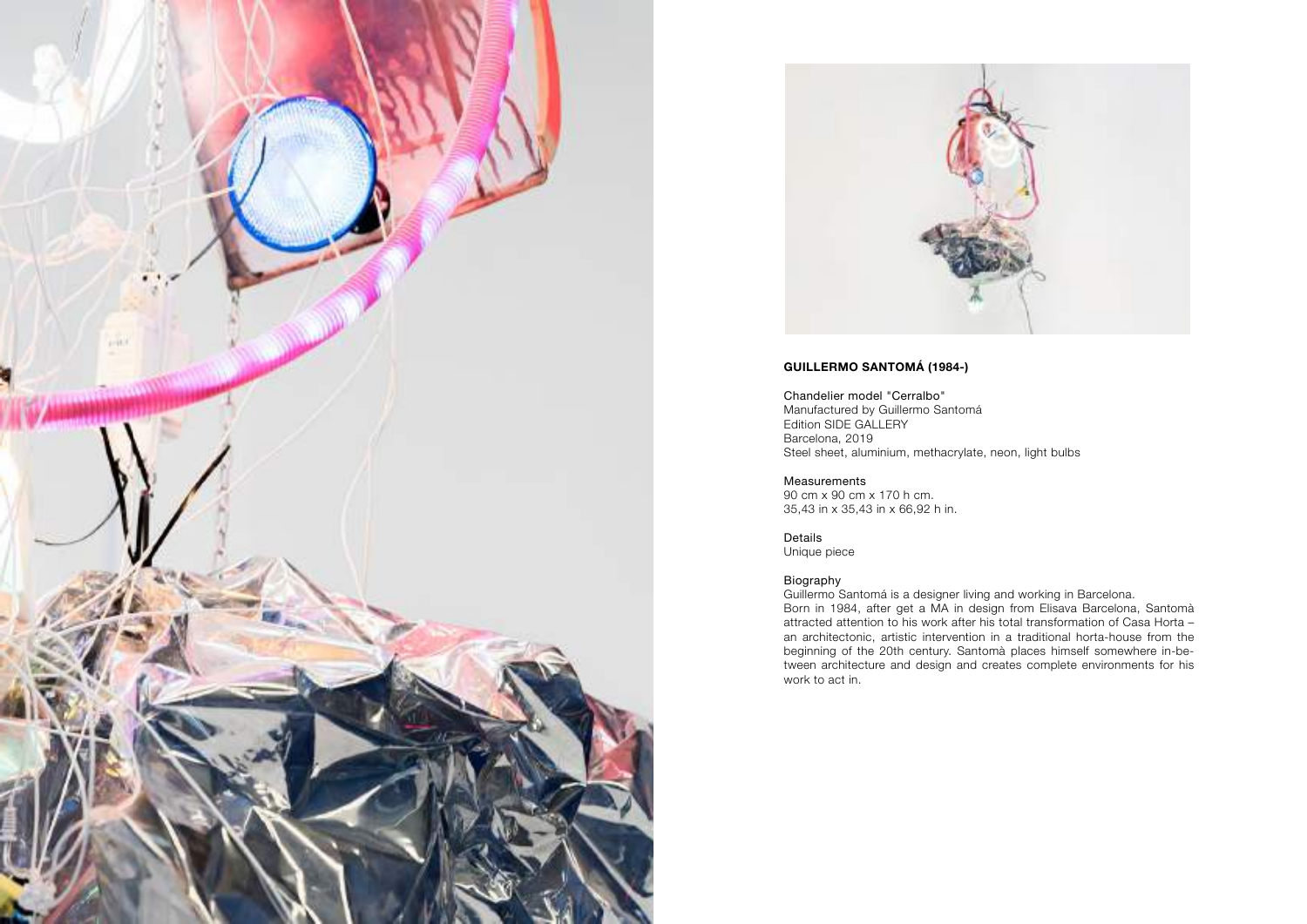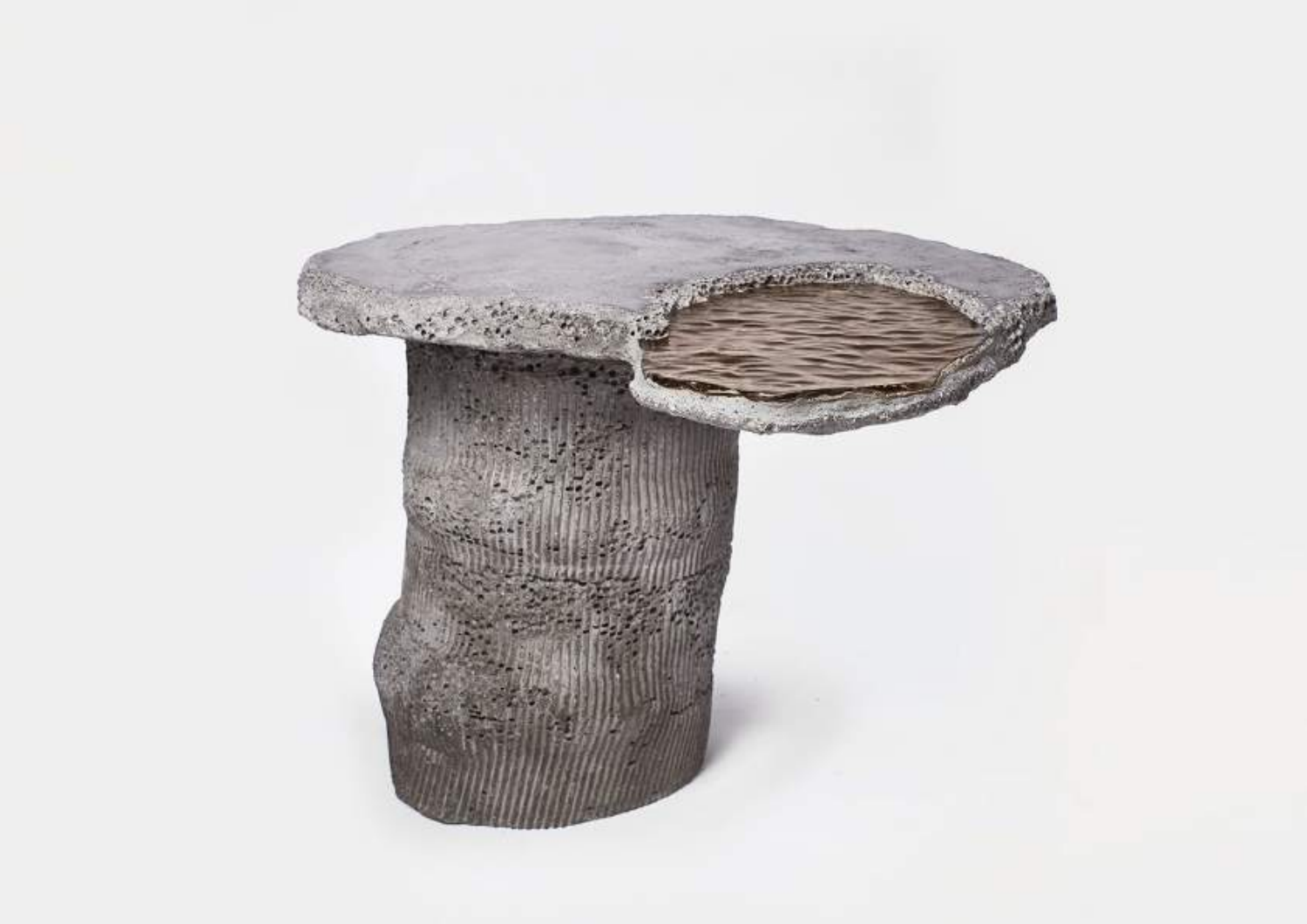

[A\*8\$')1\*9'#\$#%,F\* A[AA[\*>#'1&(,\$#\*

\*\\*-J\*C-B\*]@B\*H^H \-J\*]H-\*@-[\*-BB

)\$0,\_F)%&TE#((&'4I1,+ DDDIF)%&TE#((&'4I1,+



#### **RODRIGO PINTO (1988-)**

Side table number Manufactured by Rodrigo Pinto Santiago de Chile, 2019 Produced in exclusive for SIDE GALLERY Concrete consisting of marble grains, stone carbonates, copper slags and white cement. Ceramic with embedded bronze enamel.

#### Measurements:

2 cm x 50 cm x 45h cm 24,4 in x 19,8 in x 17,71h in

#### Edition

Unique piece

#### Concept

"Tierras Hipnóticas" (Hypnopompic lands) is the materialization of constant dreams about territories in wear and tear by post-apocalypse. The question that is repeated during the creation of each piece, prior to the materialization, is how could looke like the place we inhabit or the objects we inhabit after total destruction.

The textures and contours of each object reflect the wear and chaos that would influence each body. It is like observing the model of a schizophrenic story, where every detail tells the possible state of things.

#### Biography

Rodrigo Pinto was born in 1988 in Santiago de Chile. Graduated in Industrial Design in 2015 and self-taught in artisanal manufacturing of various materials. In 2012 he obtained a scholarship for a pre-degree at NABA in Object Design Advanzed and in 2016 he completed an internship at Nacho Carbonell's studio in Eindhoven, the Netherlands. In 2017 he founded his studio; Rodrigo Pinto Studio based in Santiago.

The design-art studio is focused on the construction of pieces with a strong sculptural character, where the intrapersonal experience with the piece to produce prevails. The objective of the study is to find the best way to materialize the author's own ideas about a possible destruction of the inhabited territory, associating a material with each story generated from the dream.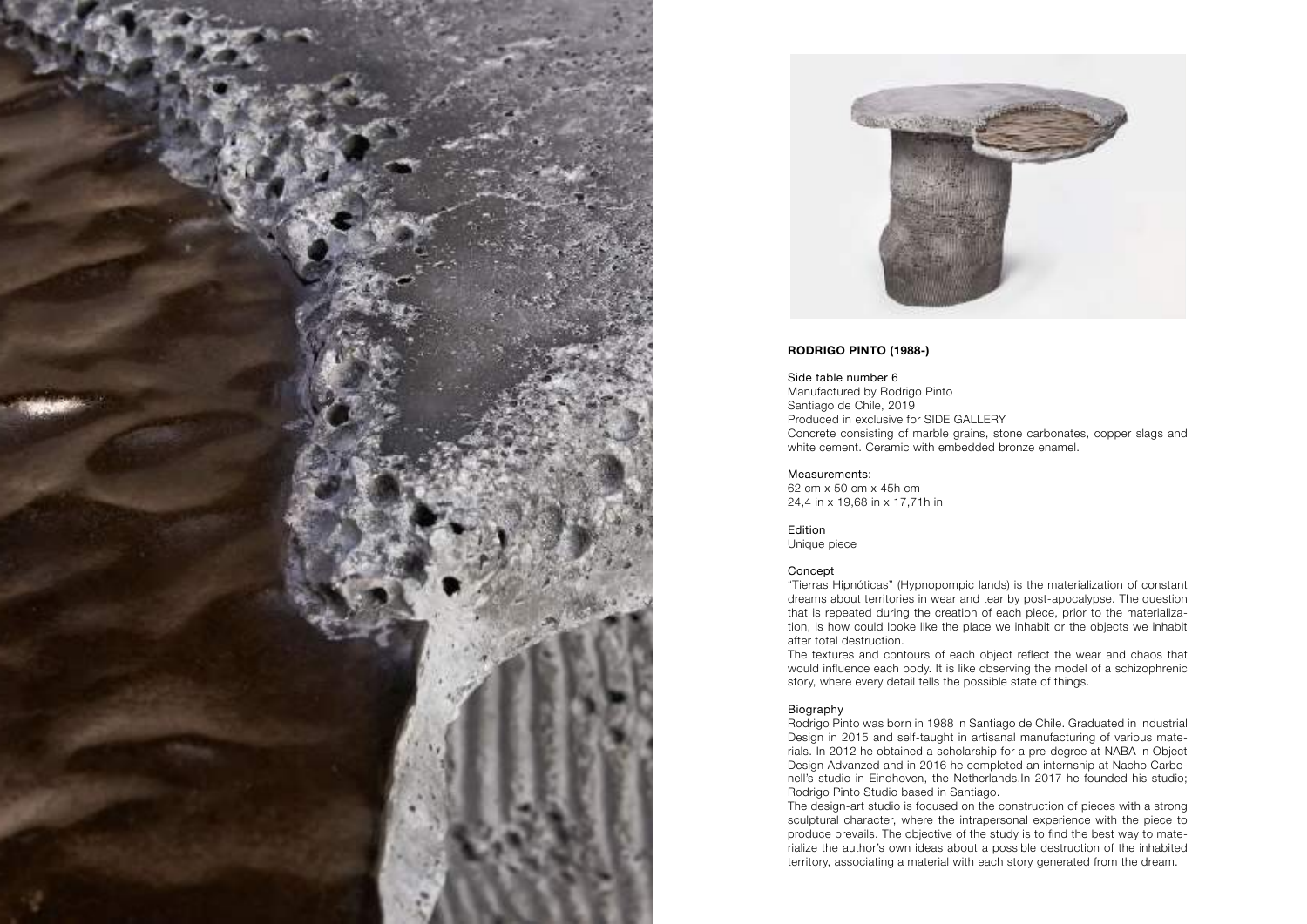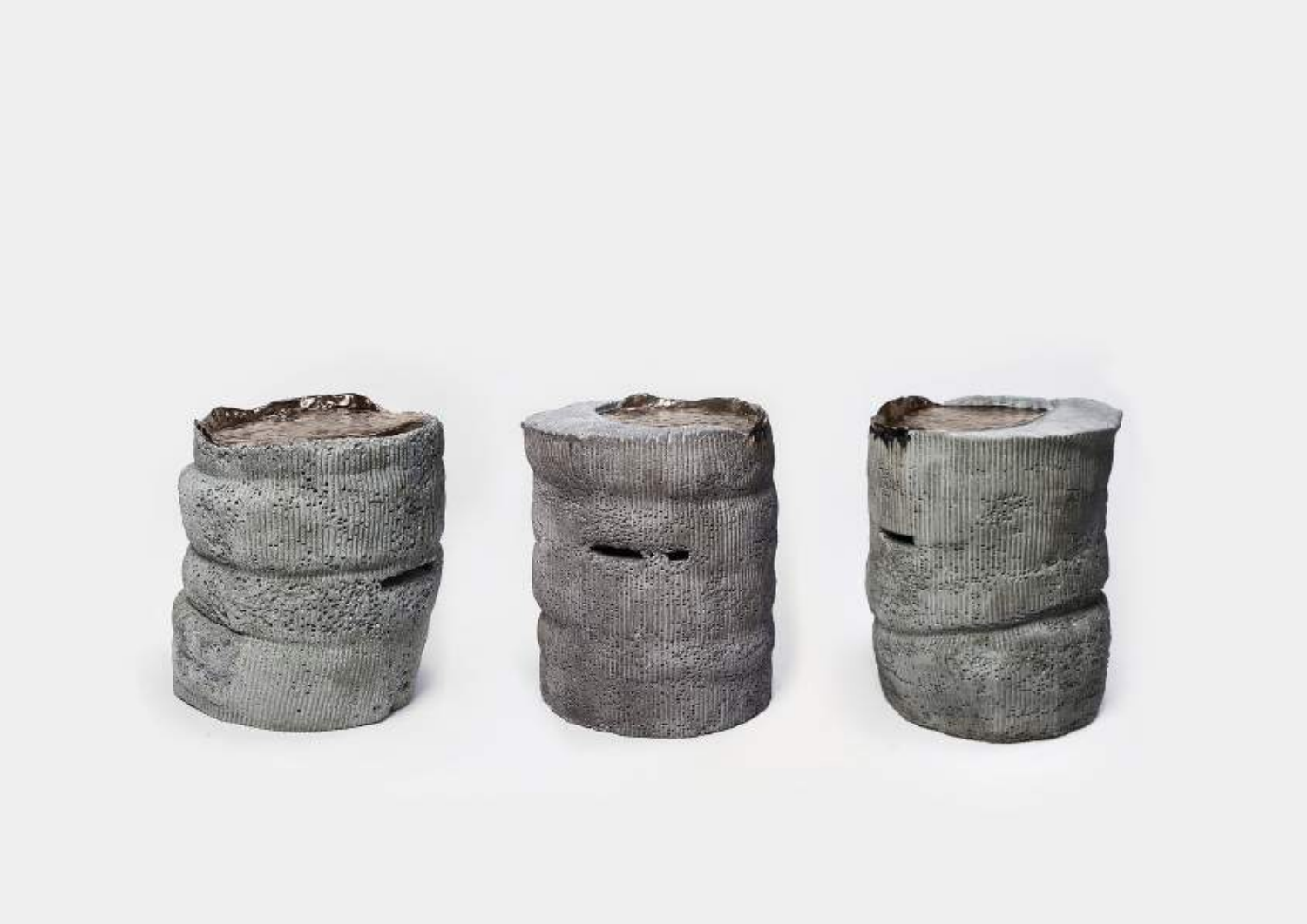

[A\*8\$')1\*9'#\$#%,F\* A[AA[\*>#'1&(,\$#\*

\*\\*-J\*C-B\*]@B\*H^H \-J\*]H-\*@-[\*-BB

)\$0,\_F)%&TE#((&'4I1,+

DDDIF)%&TE#((&'4I1,+



#### **RODRIGO PINTO (1988-)**

Set of Stools Manufactured by Rodrigo Pinto Santiago de Chile, 2019 Produced in exclusive for SIDE GALLERY Concrete consisting of marble grains, stone carbonates, copper slags and white cement. Ceramic with embedded bronze enamel.

#### Measurements:

35 cm x 35 cm x 43h cm 13,77 in x 13,77 in x 16,92h in

#### Edition

Unique piece

#### Concept

"Tierras Hipnóticas" (Hypnopompic lands) is the materialization of constant dreams about territories in wear and tear by post-apocalypse. The question that is repeated during the creation of each piece, prior to the materialization, is how could looke like the place we inhabit or the objects we inhabit after total destruction.

The textures and contours of each object reflect the wear and chaos that would influence each body. It is like observing the model of a schizophrenic story, where every detail tells the possible state of things.

#### Biography

Rodrigo Pinto was born in 1988 in Santiago de Chile. Graduated in Industrial Design in 2015 and self-taught in artisanal manufacturing of various materials. In 2012 he obtained a scholarship for a pre-degree at NABA in Object Design Advanzed and in 2016 he completed an internship at Nacho Carbonell's studio in Eindhoven, the Netherlands. In 2017 he founded his studio; Rodrigo Pinto Studio based in Santiago.

The design-art studio is focused on the construction of pieces with a strong sculptural character, where the intrapersonal experience with the piece to produce prevails. The objective of the study is to find the best way to materialize the author's own ideas about a possible destruction of the inhabited territory, associating a material with each story generated from the dream.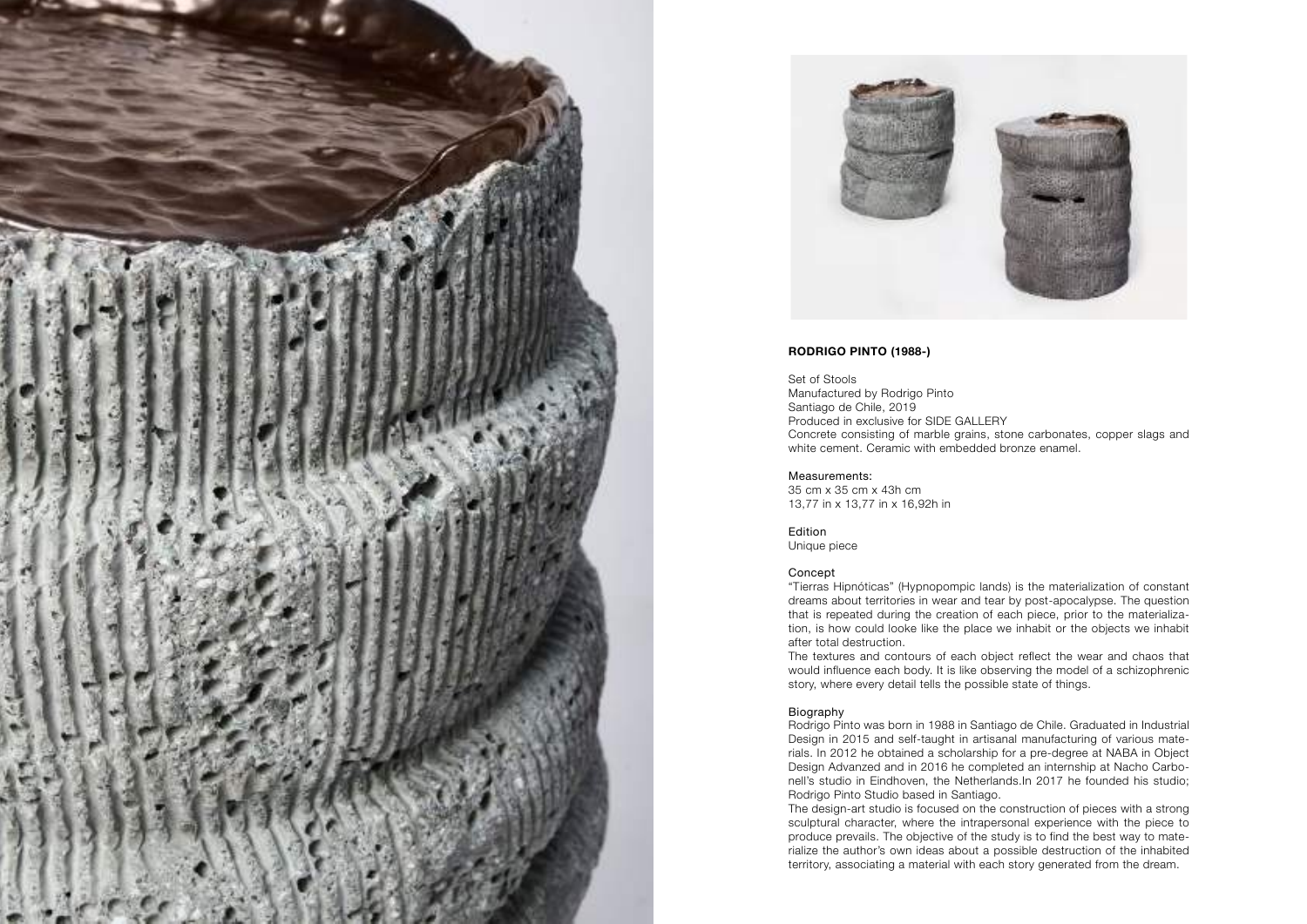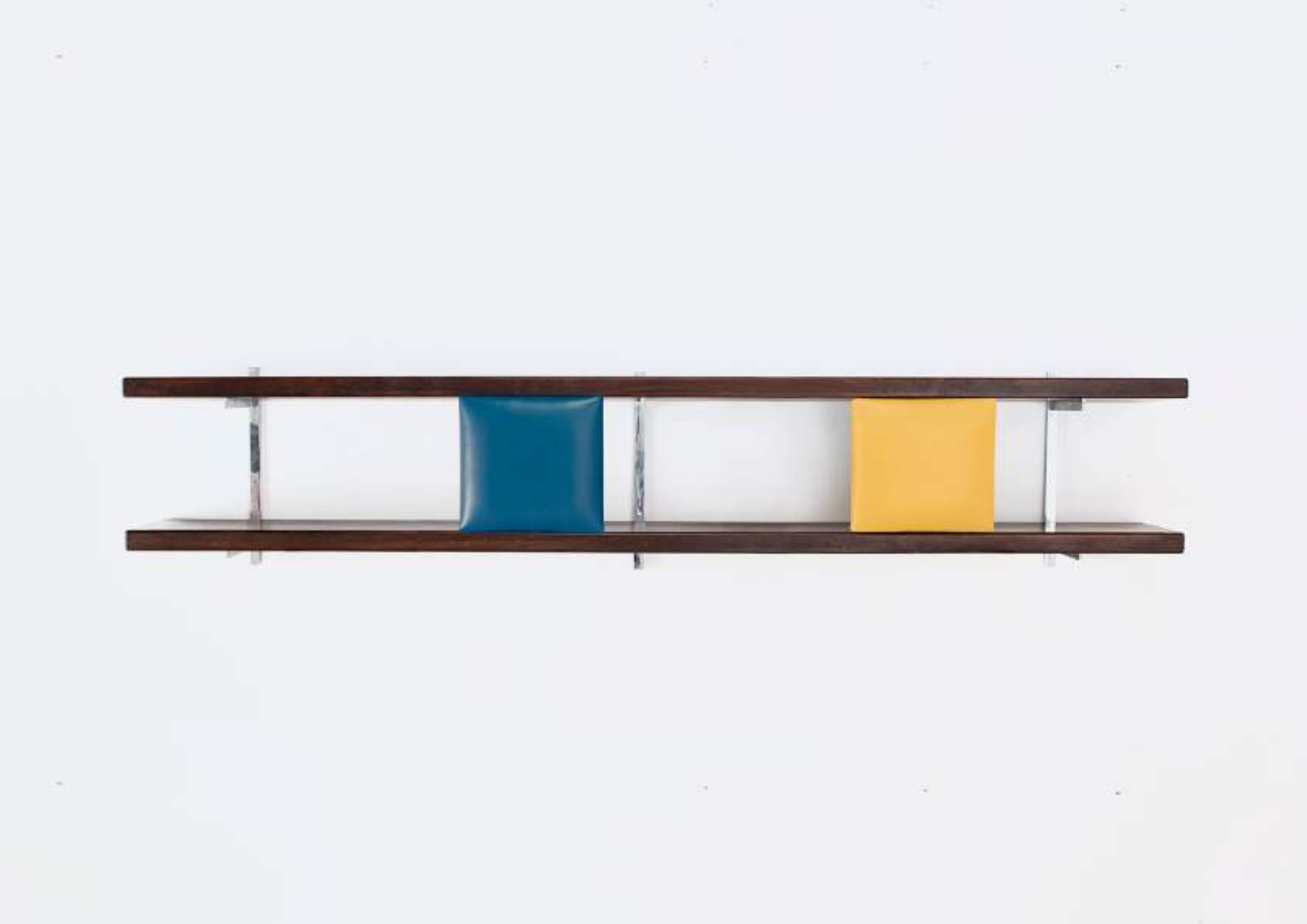

## SERGIO RODRIGUES (1927-2014)

Pair of shelves model "Georges Nelson" Manufactured by Oca Brasil, 1965 Jacaranda wood, chrome metal frame and leather

Measurements 250 cm x 50 cm x 30 cm height 98,4 in x 19,6 in x 11,8 in height

#### Literature

80 Enric Granados 08008 Barcelona  $+34931621575$ +34 653 238 311

info@side-gallery.com ww.side-gallery.com

**BH2** 

Sergio Rodrigues, catalogue raisonné, Edition Icatu, 2000, Rio de Janeiro, page 263.

#### Biography

Sergio Rodrigues was born in Rio de Janeiro in 1927. After graduating in 1952 from the Faculdade Nacional de Arquitetura, he assisted in opening Moveis Artesanal Paranaense, the first modern art and furniture store in Curitiba in Brazil. In 1955, Rodrigues founded Oca, one of the most influential modern furniture companies in Brazil. Amongst his wellknown works are pieces of furniture designed for the Brazilian Embassy in Rome, for the UNB (Brasília University) and the Teatro Nacional (National Theater in Brasília). The designer has worked closely with Oscar Niemeyer, as the latter's interior designer of choice for his buildings in Brasilia.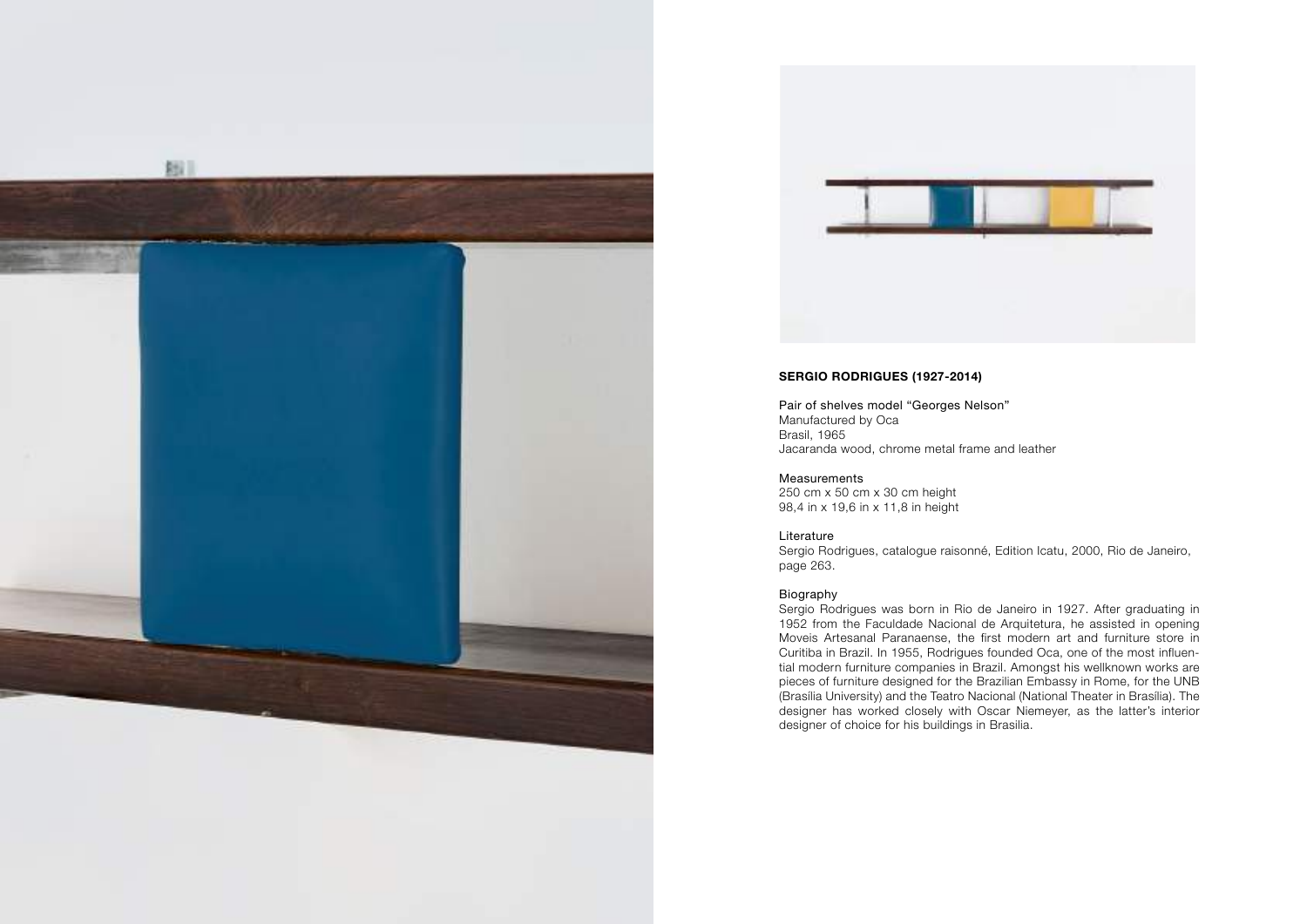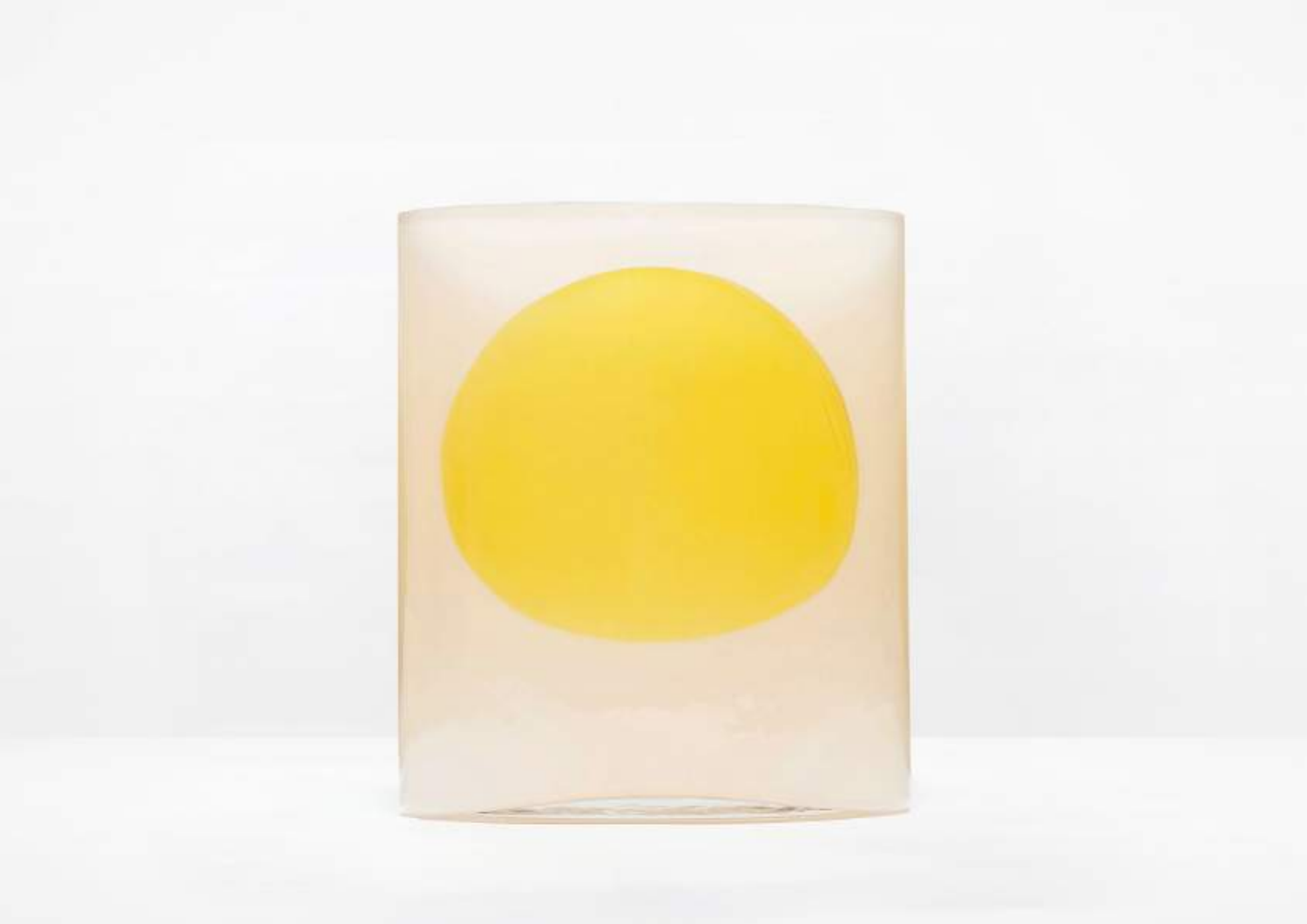

# **JULIE RICHOZ (1990-)**

Vase model "Isla" Manufactured by Nouvel Mexico, 2019 Glass

**Measurements** SMALL 23,8 cm x 10 cm x 27,8h cm 93,7 in x 3,93 in x 109,44h in

#### BIG

31,5 cm x 13 cm x 36,5h cm 124 in x 5,11 in x 143,7h in

#### Biography

Julie Richoz (1990) is a Swiss designer working in Paris. After graduating from ECAL, Ecole Cantonale d'Art de Lausanne, she started working for Pierre Charpin as a project assistant.

In 2012 she set up her design studio in Paris where she enjoys with curiosity and sensibility to develop her own language through objects. Richoz has won the "Grand Prix" of the Design Parade 2012 at the Villa Noailles. She was a designer-in-residency at Sèvres, Cite de la céramique, as well as at CIRVA, international research center on arts and glass, Marseille where she was given the chance to explore the materials and the savoir-faire behind them. In 2015, she received a Swiss Design Award, which is the Switzerland's leading national design competition organized annually by the FOC (Federal Office of Culture) since 1918.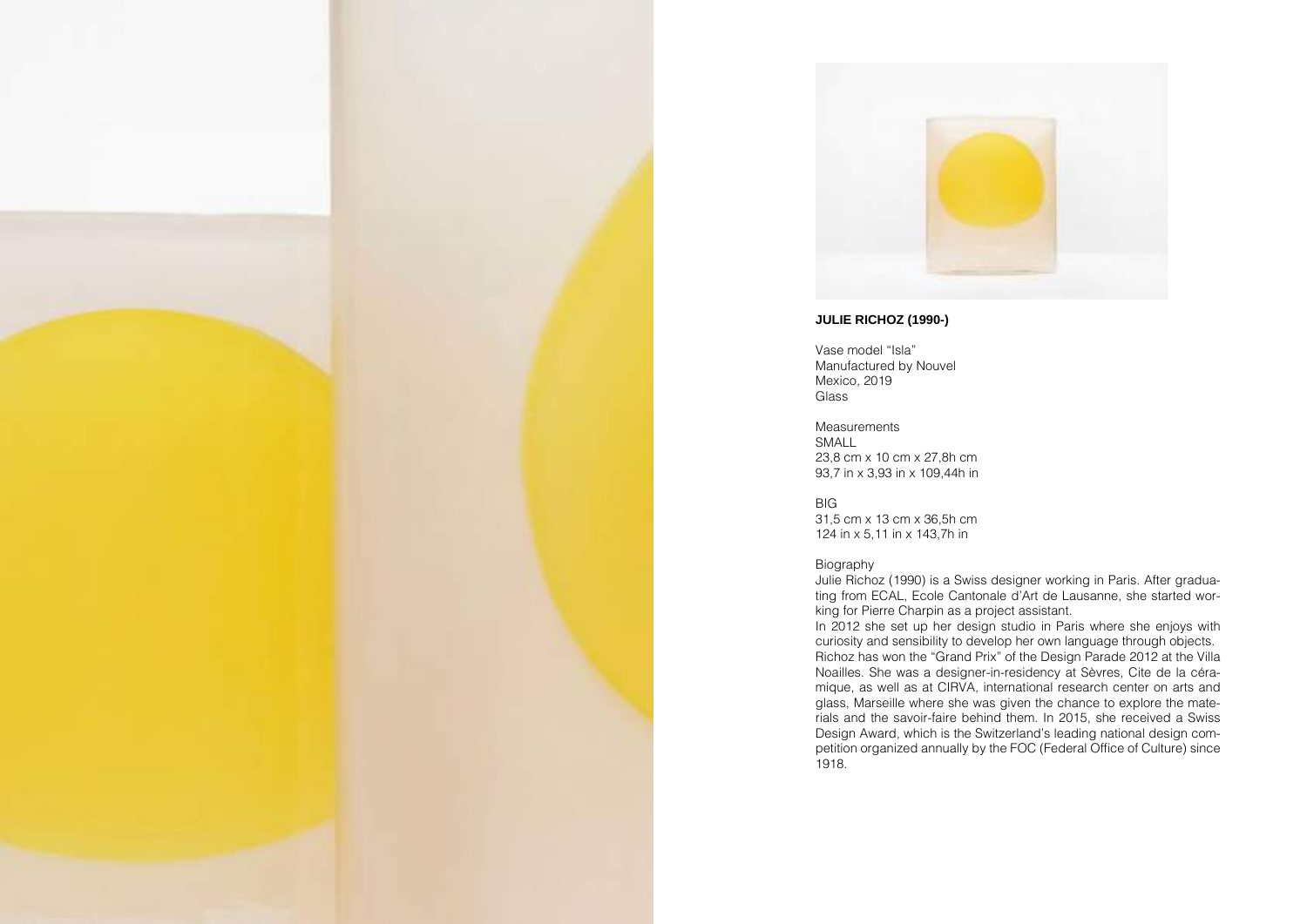

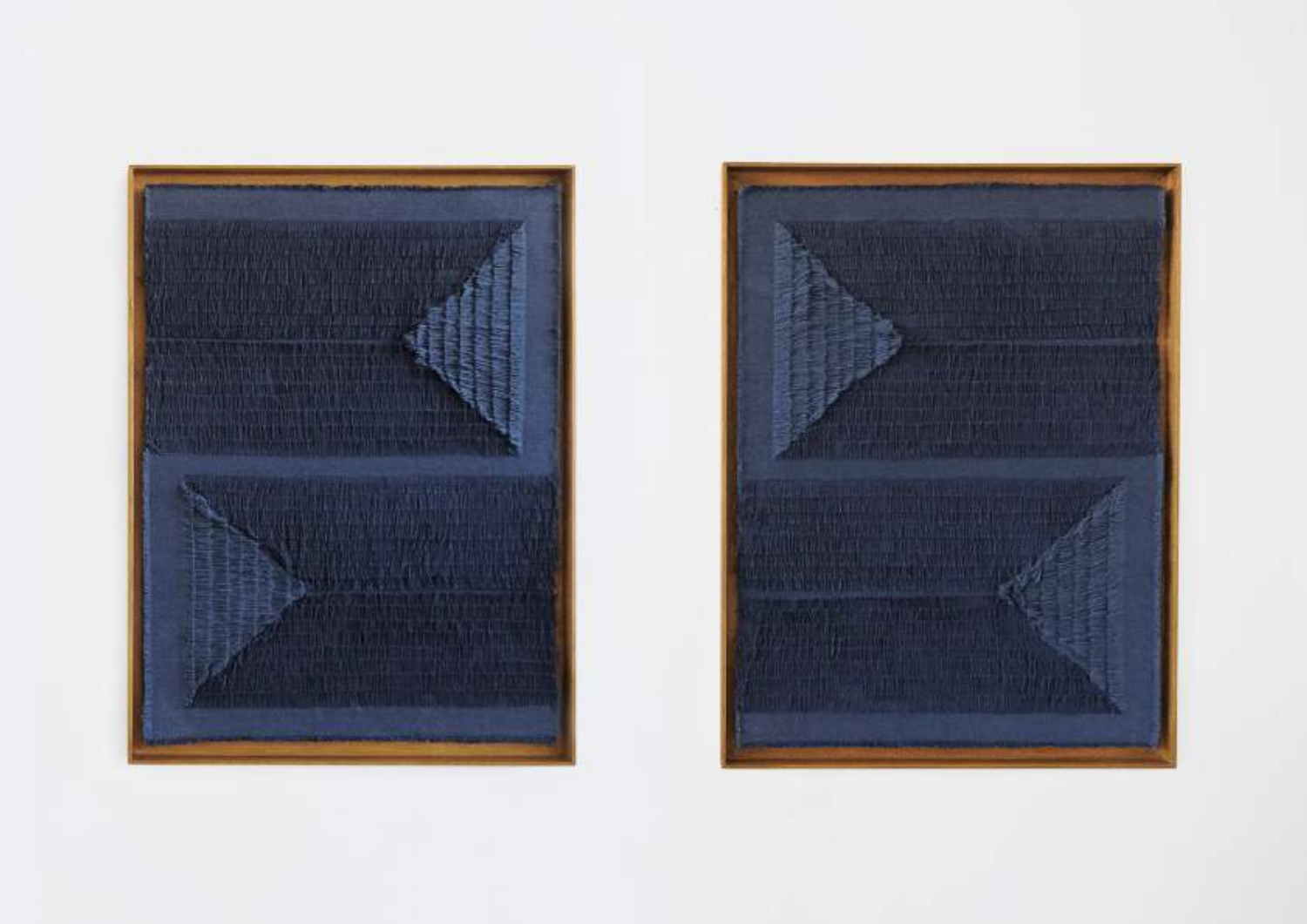

+34 931 621 575 +34 653 238 311

info@side-gallery.com

www.side-gallery.com



#### **SOPHIE ROWLEY**

Pair of tapestries model Khadi Fray Manufactured by Sophie Rowley Berlin, 2019 Handloomed petrol cotton

Measurements 60 cm x 80 cm 23,62 in x 31,49 in

Edition Unique piece

#### Biography

Sophie Rowley (\*1986 in New Zealand) is a material designer based in Berlin. With an academic background in textile design, she completed the MA Material Futu- res at Central Saint Martins in London in 2014. Through research and experimentation, she pushes the physicality of materials to their limits, revealing new features and hidden unexpected aesthetics. Using a wide range of techniques, her approach focuses on sustainability and innovative material development.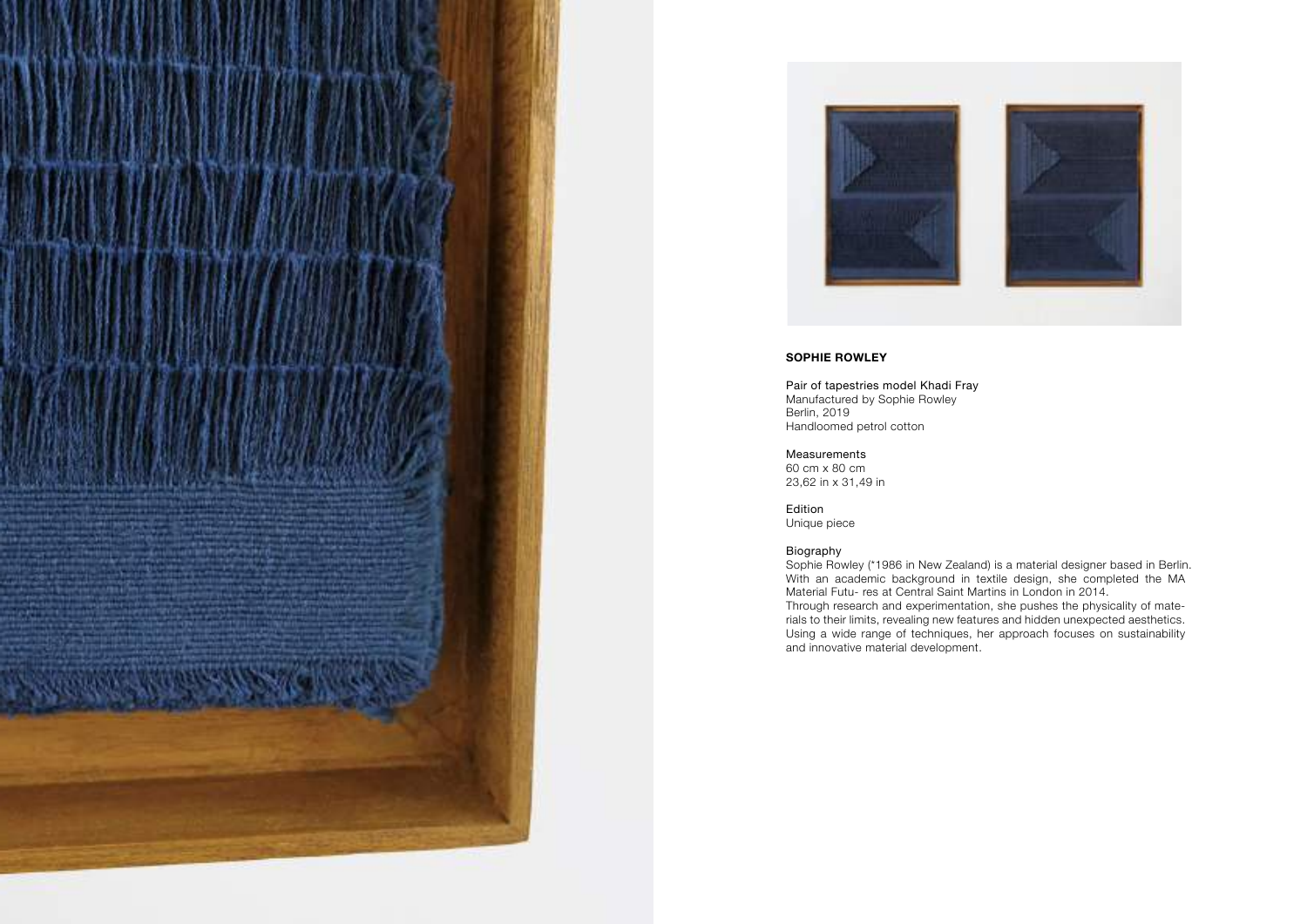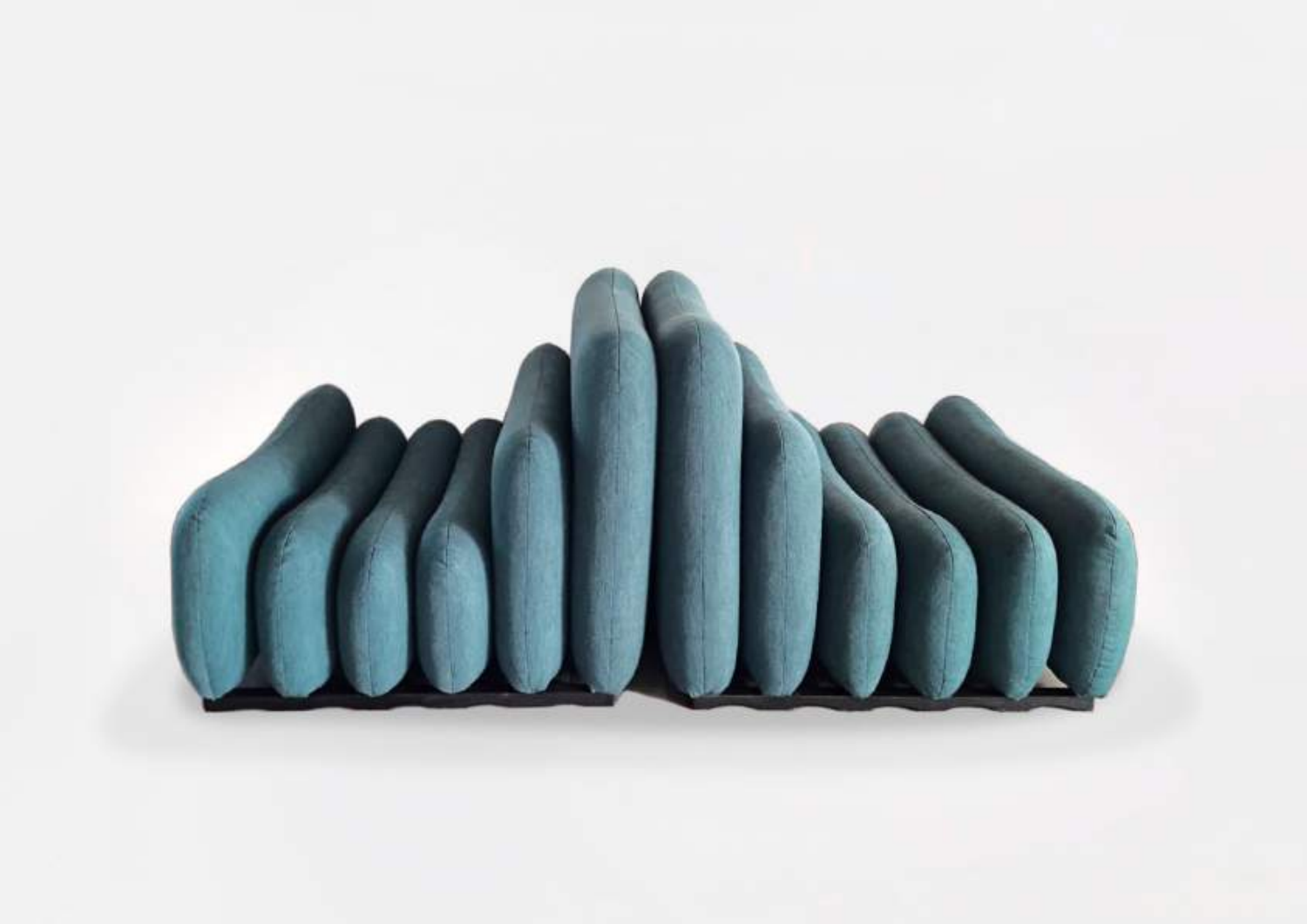

#### **JOE COLOMBO (1930-1971)**

Pair of armchairs From the series "Additional System" Manufactured by Sormani Italy, 1968 Aluminium, Polyurethane, upholstery

#### Measurements

78,74 cm x 80 cm x 68,58h cm 30 in x 31.49 in x 27 in

#### Literature

80 Enric Granados

Domus 483 (febbraio 1970), p. 44; Domus 487 (giugno 1970), pubblicità; Giuliana Gramigna, Repertorio 1950-2000, Allemandi, Torino, 2003, p. 142; Vitra Design Museum/La Triennale di Milano, Joe Colombo inventing tha future, Skira, Milano, 2005, p. 204; Andrea Branzi, Il design italiano 1964-2000. Electa. Milano. 2008. p. 69.

#### Biography

Joe Colombo was born in Milan in 1930. Essentially self-taught, he attended the Academy in Brera and then the faculty of Architecture at the Politecnico in Milan for a few years. Before becoming a designer he worked as a painter, builder, car salesman and entrepreneur in the electrics field. The technological utopia of Joe Colombo's designs encompasses many of the hopes of the Sixties in Italy and Europe without becoming imprisoned by ideological restraints.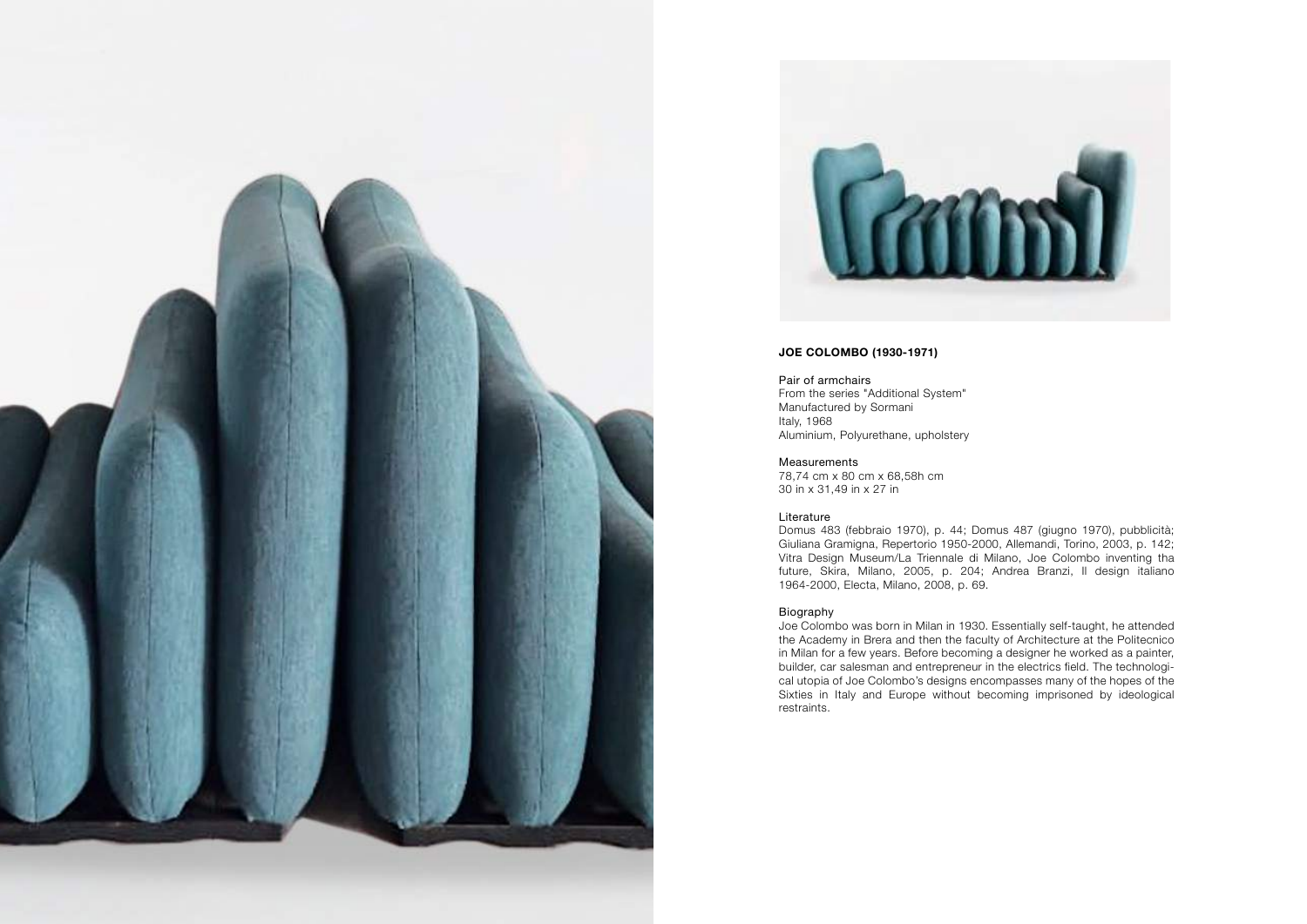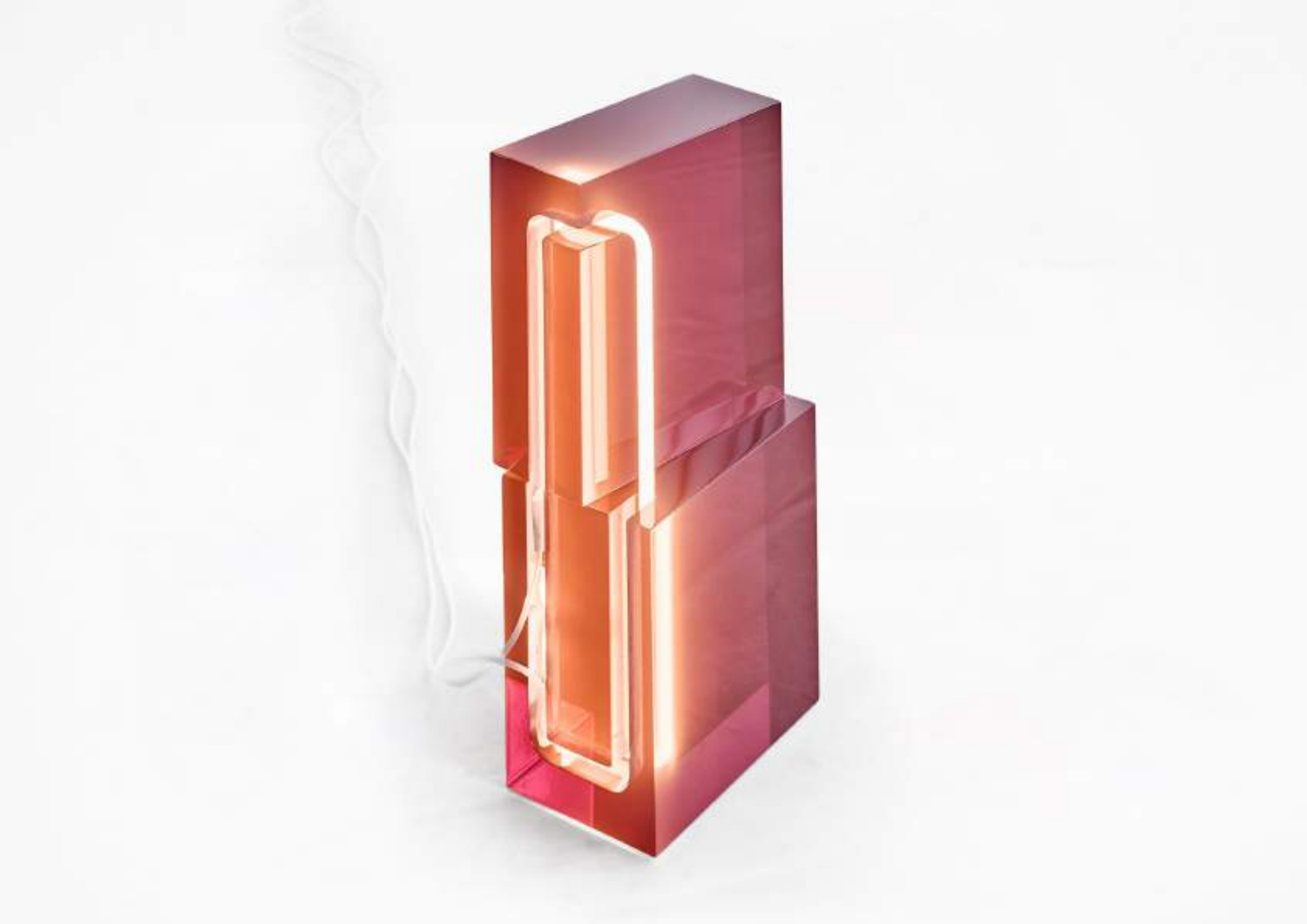



# **SABINE MARCELIS (1984-)**

Floor lamps model "Totem" Manufactured by Sabine Marcelis Produced in exclusive for SIDE GALLERY Rotterdam, The Netherlands 2018 Resin, Neon (+transformer)

**Measurements** 18 cm x 17 cm x 190h cm 7,08 in x 6,69 in x 74h in

18 cm x 17 cm x 170h cm 7,08 in x 6,69 in x 66,92h in

30 cm x 17 cm x 60 cm 11,81 in x 6,69 in x 23,62 in

Edition Limited edition of 12 + 2AP

# Bio

Sabine Marcelis is a designer living and working in Rotterdam, the Netherlands.

Raised in New Zealand, she studied industrial design for two years at Victoria University of Wellington, and continued her studies at the Design Academy Eindhoven, where she graduated in 2011. Since graduating, she has been operating Studio Sabine Marcelis, working within the fields of product, installation and spacial design with a strong focus on materiality. Her work is characterised by pure forms which highlight material properties.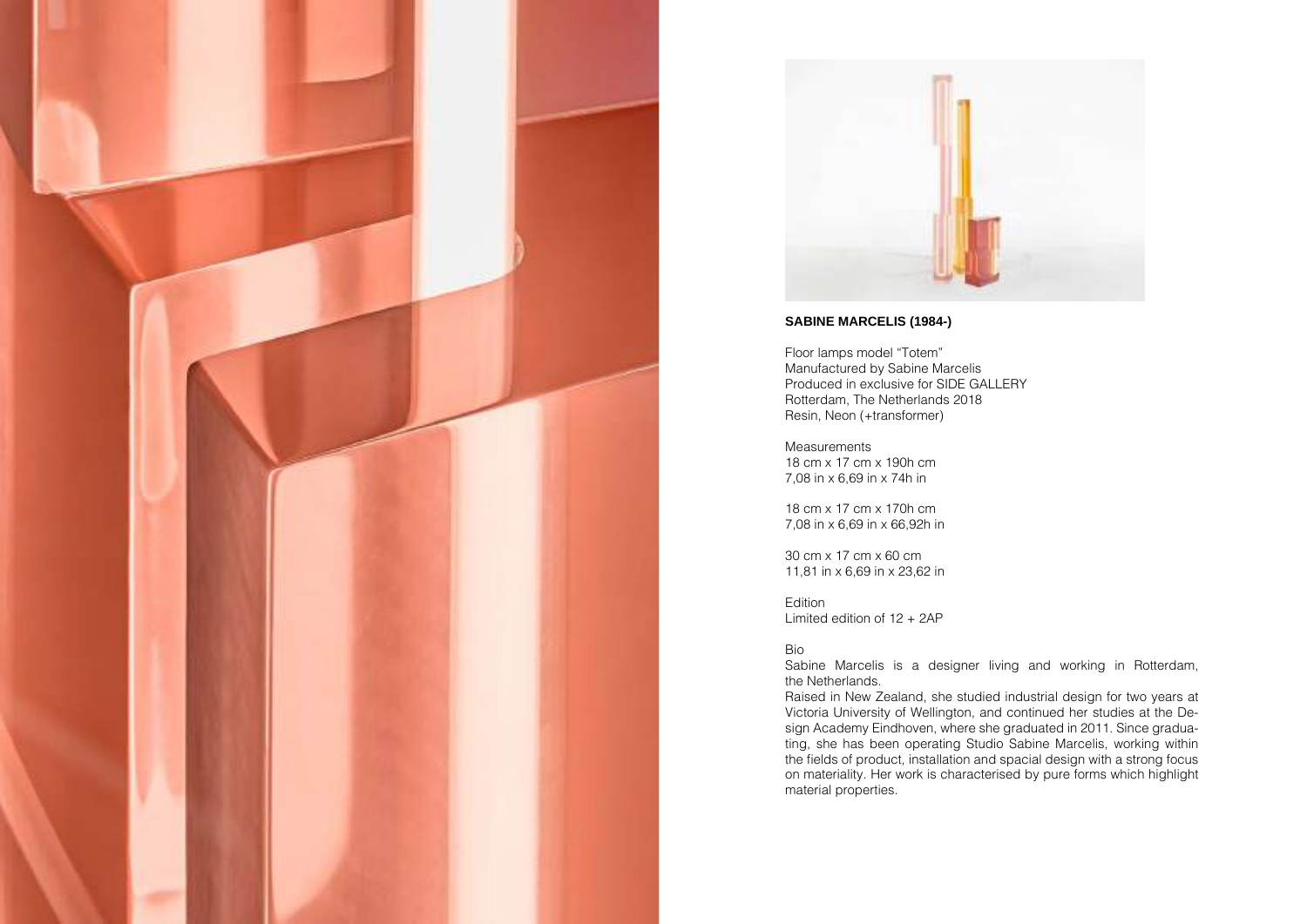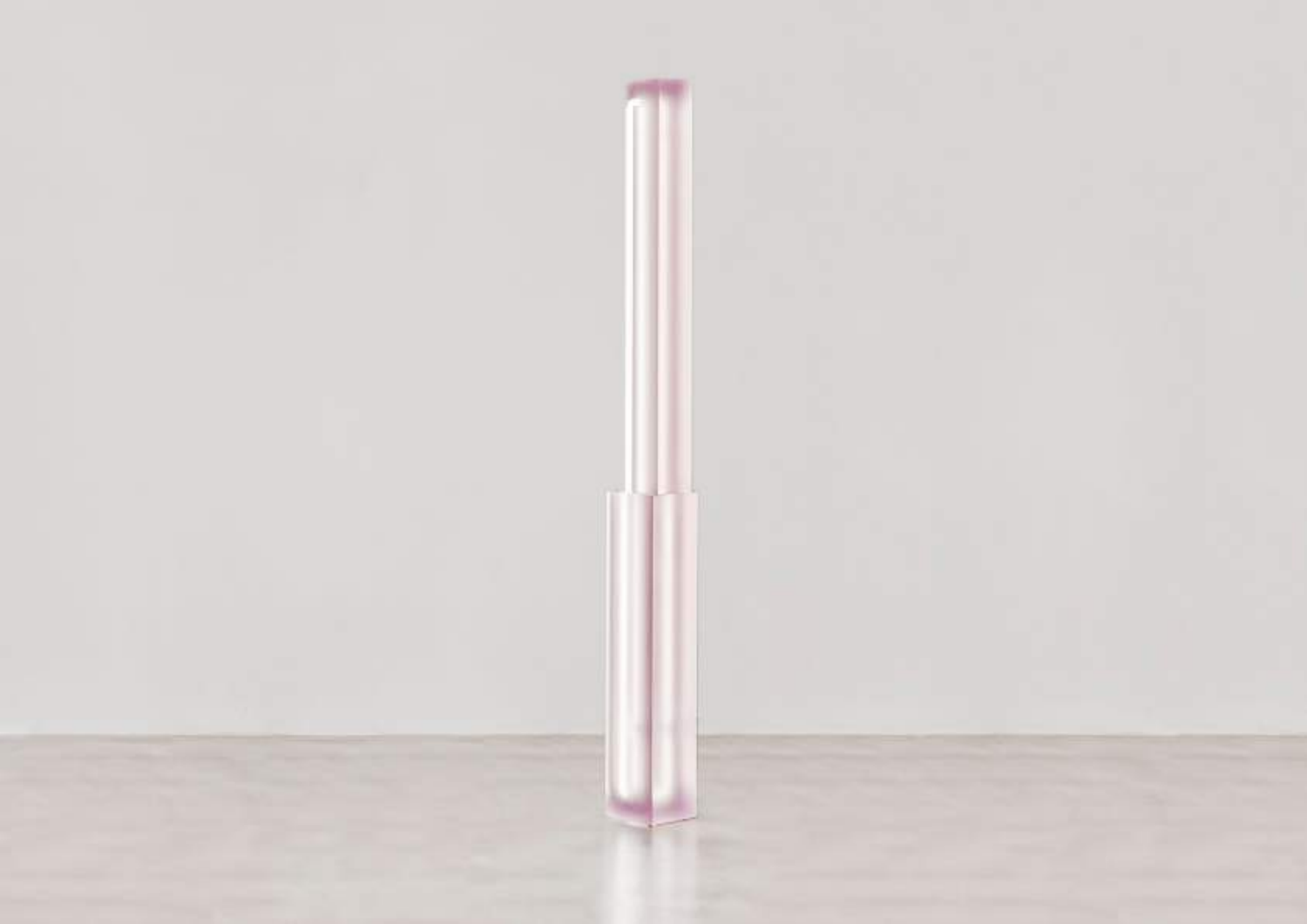



#### **SABINE MARCELIS (1984-)**

Floor lamps model "Totem 170" Frosty Manufactured by Sabine Marcelis Produced in exclusive for SIDE GALLERY Rotterdam, The Netherlands 2018 Resin, Neon (+transformer) Available in several colors

**Measurements** 18 cm x 17 cm x 170h cm 7,08 in x 6,69 in x 66,92h in

Edition Limited edition of 12 + 2AP

#### Concept

Produced exclusively for SIDE GALLERY, Totem lights are a continuation of the designer's fascination with the interaction between light and cast resin, and are a new truly three-dimensional evolution of her past exploration on the theme inviting the viewer to a unique visual experience.

#### Bio

Sabine Marcelis is a designer living and working in Rotterdam the Netherlands.

Raised in New Zealand, she studied industrial design for two years at Victoria University of Wellington, and continued her studies at the Design Academy Eindhoven, where she graduated in 2011. Since graduating, she has been operating Studio Sabine Marcelis, working within the fields of product, installation and spacial design with a strong focus on materiality. Her work is characterised by pure forms which highlight material properties.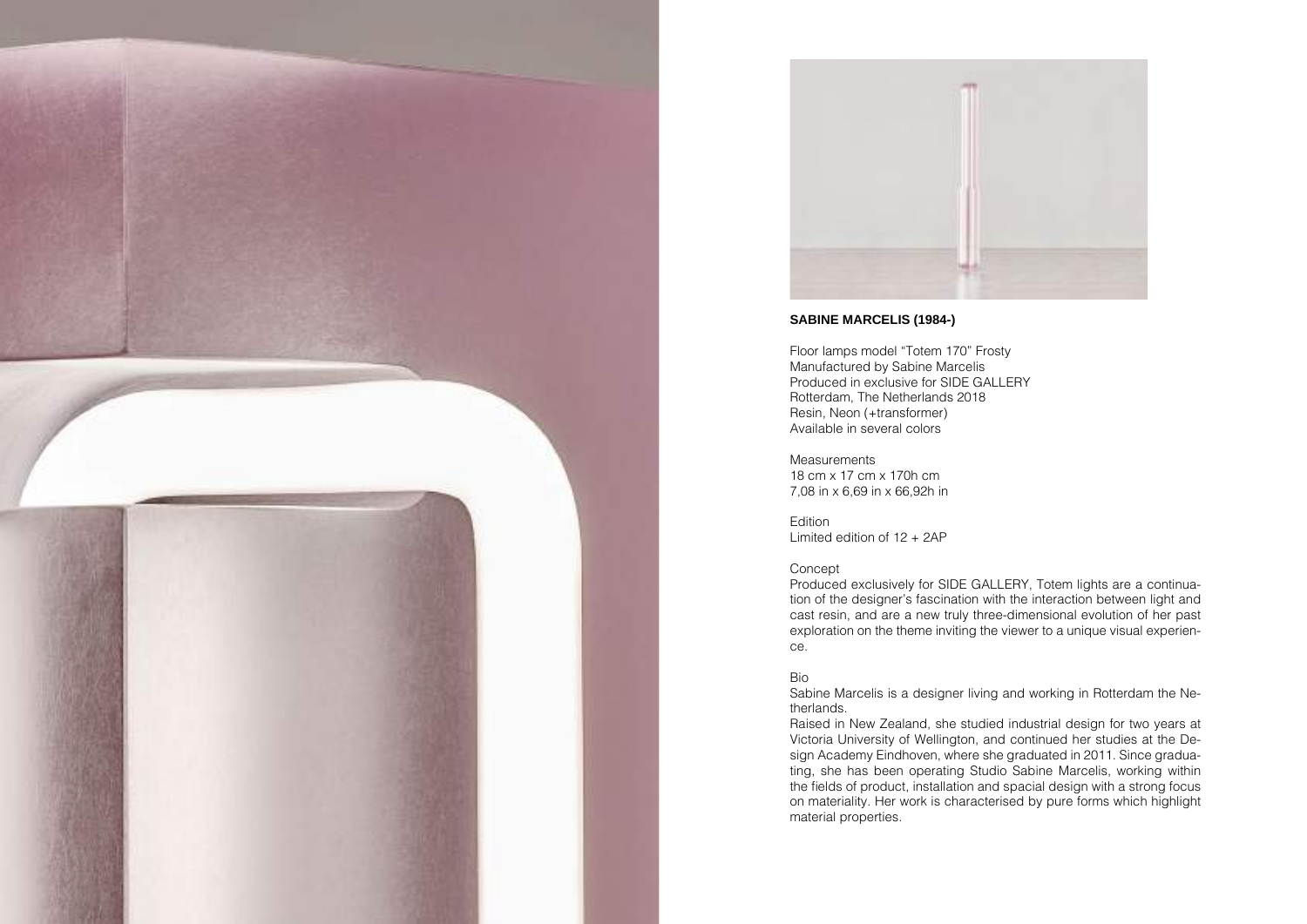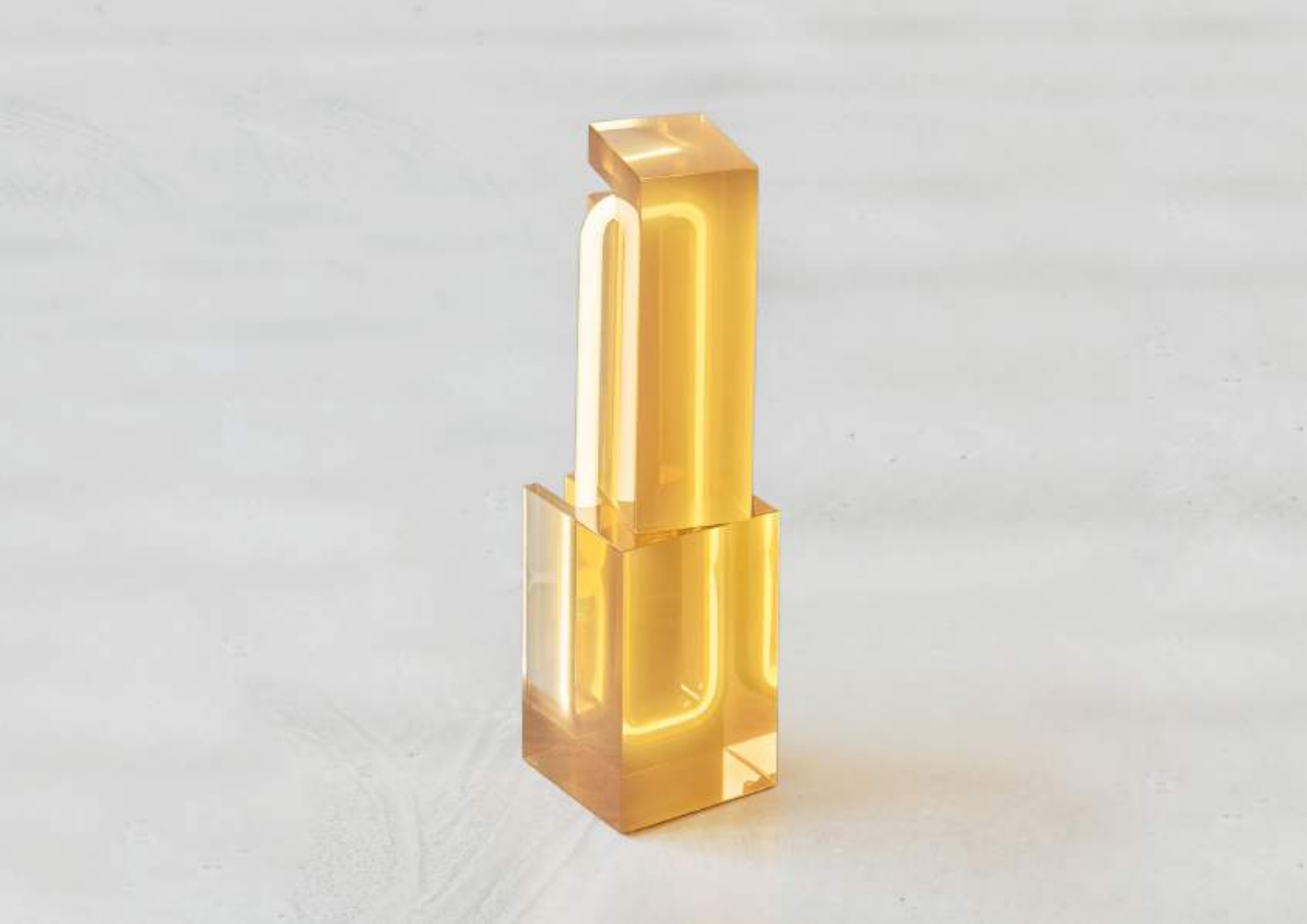



# **SABINE MARCELIS (1984-)**

Floor lamps model "Totem 45" Manufactured by Sabine Marcelis Produced in exclusive for SIDE GALLERY Rotterdam, The Netherlands 2018 Resin, Neon (+transformer) Available in several colors

Measurements 15 cm x 17 cm x 45 cm 5,9 in x 6,69 in x 17,71 in

**Edition** Limited edition of 12 + 2AP

#### Concept

Produced exclusively for SIDE GALLERY, Totem lights are a continuation of the designer's fascination with the interaction between light and cast resin, and are a new truly three-dimensional evolution of her past exploration on the theme inviting the viewer to a unique visual experience.

#### Bio

Sabine Marcelis is a designer living and working in Rotterdam the Netherlands.

Raised in New Zealand, she studied industrial design for two years at Victoria University of Wellington, and continued her studies at the Design Academy Eindhoven, where she graduated in 2011. Since graduating, she has been operating Studio Sabine Marcelis, working within the fields of product, installation and spacial design with a strong focus on materiality. Her work is characterised by pure forms which highlight material properties.